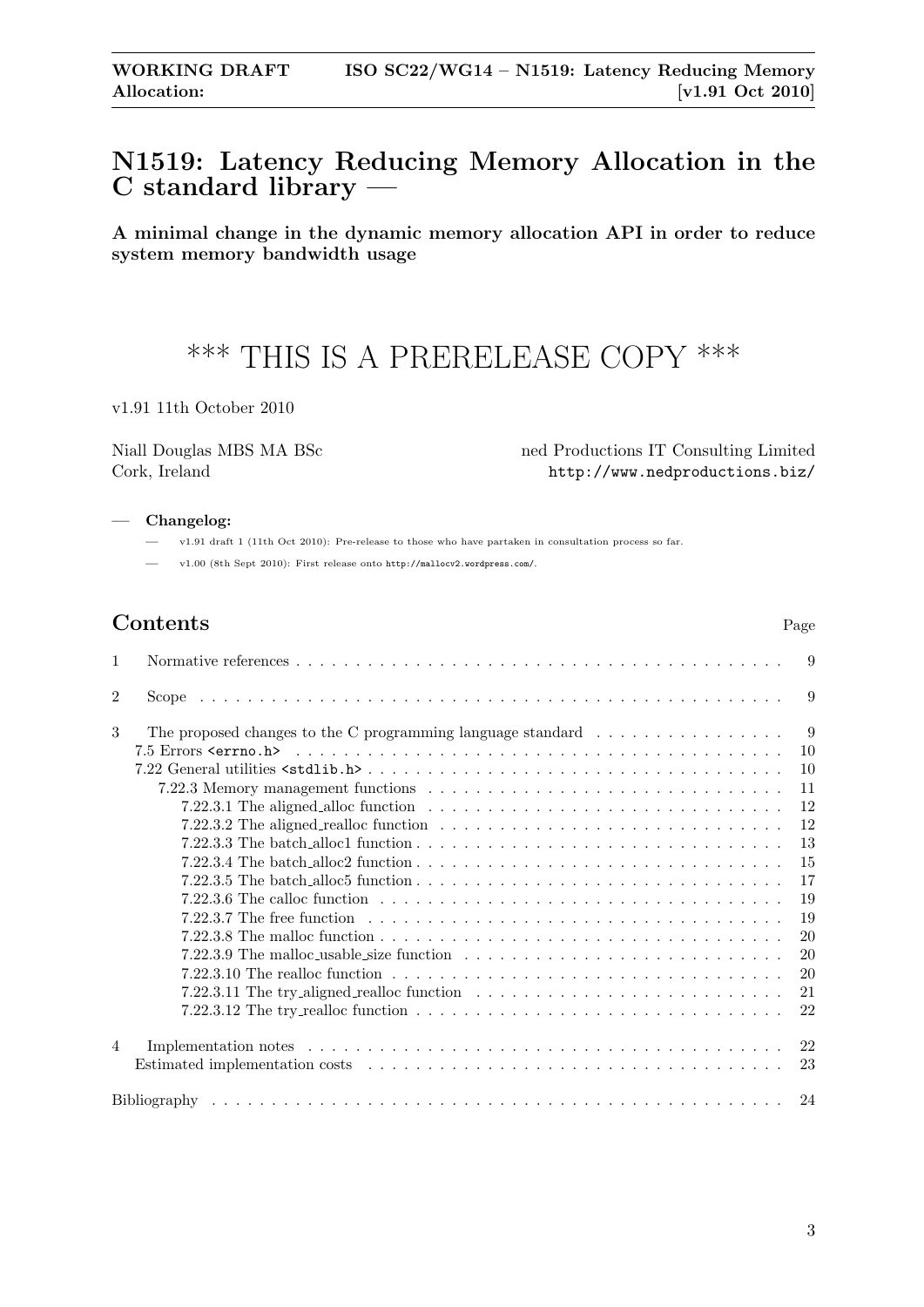## Figures

| Figure $1 - A$ plot of the relative growths since 1997 of random access memory (RAM) speeds     |  |
|-------------------------------------------------------------------------------------------------|--|
| and sizes for the best value (in terms of Mb/US\$) memory sticks then available on the US       |  |
| consumer market from 1997 - 2009, with speed depicted by squares on the left hand axis          |  |
| and with size depicted by diamonds on the right hand axis. The dotted line shows the best       |  |
| fit regression for speed which is linear, and the dashed line shows the best fit for size which |  |
| is a power regression. Note how that during this period memory capacity outgrew memory          |  |
|                                                                                                 |  |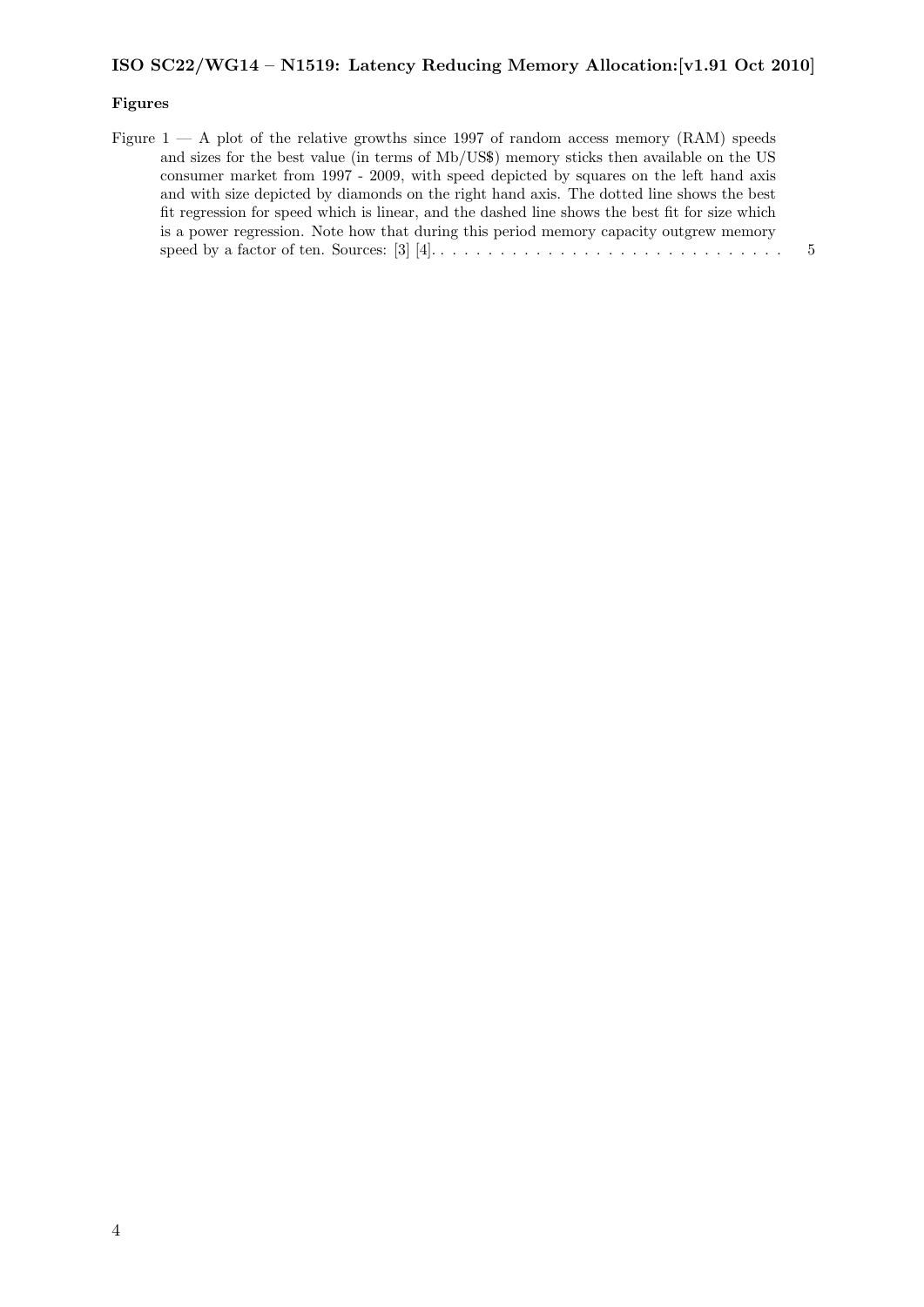## Foreword

As is made very clear in Figure [1,](#page-2-0) the past twelve years have seen a 25x linear improvement in RAM access speeds versus a 250x exponential improvement in RAM capacities. If these trends continue, in 2021 RAM capacity growth will have outpaced growth in its access speed by  $3 \times 10^{13}$  times!

Such a mismatch in rates of growth, even if only a fraction of  $3 \times 10^{131}$ , has **profound** long term consequences for computer software design which presently overwhelmingly assumes that RAM capacity – not its speed of access – is that which is scarce. Virtual memory, as described in Denning's classic 1970 paper [\[1\]](#page-21-3), was developed as a system which sacrifices access speed (especially first time page access latency) for the ability to allow software to be written as if available RAM capacity is higher than it really is. Unfortunately, in the next decade it will be *access speeds* which will be far more scarce than capacity.



<span id="page-2-0"></span>Figure  $1 - A$  plot of the relative growths since 1997 of random access memory (RAM) speeds and sizes for the best value (in terms of Mb/US\$) memory sticks then available on the US consumer market from 1997 - 2009, with speed depicted by squares on the left hand axis and with size depicted by diamonds on the right hand axis. The dotted line shows the best fit regression for speed which is linear, and the dashed line shows the best fit for size which is a power regression. Note how that during this period memory capacity outgrew memory speed by a factor of ten. Sources: [\[3\]](#page-21-1) [\[4\]](#page-21-2).

The ISO C memory allocation API (malloc(), realloc(), free() et al) is used by many languages and systems far outside just C: the programming languages of C++, PHP, Python, Perl and Ruby are among the best known languages to also use the C memory allocator. Its design, which predates even the general availability of virtual memory, was crystallised in the Seventh Edition of Unix right back in 1979 (see <http://cm.bell-labs.com/7thEdMan/v7vol1.pdf>, page 297) and has been unchanged for decades. It has no concept of block alignment (useful for stream and vector unit computation), no concept of address space reservation (useful for creating space into which arrays can be extended without copy

<span id="page-2-1"></span> $1)$ Growth in all things constrained follows a logistic curve whereby the first third is approximately exponential, the second third is approximately linear and the final third is approximately inverse exponential. As a result, the projected mismatch in growth may be anything up to  $3 \times 10^{13}$  but one cannot yet say for sure by how much.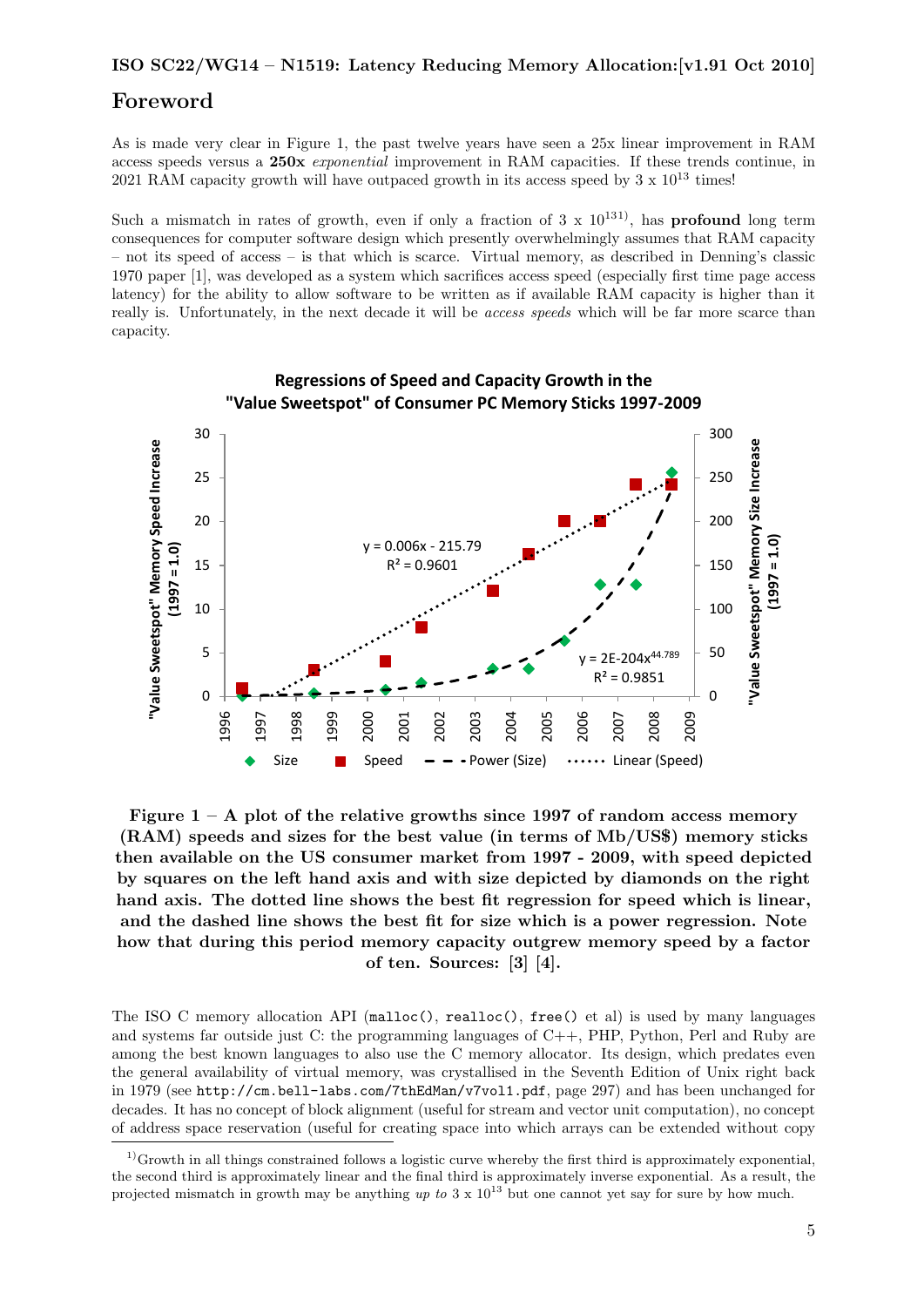or move construction), no concept of speculative (i.e. non-moving) block resize attempts, no concept of batch operations nor any concept of providing execution context awareness to the memory allocator such that non-constant time operations can be avoided in latency sensitive situations such as interrupt handlers. All of these limitations contribute significant and unnecessary additions to memory bandwidth utilisation via unnecessary VM page committal and use of atomic locking, as well as excessive branchiness in the logic executed by the CPU and therefore to average access latencies across the entire system. This translates into less scalable performance especially in a symmetric multiprocessing configurations, as well as to increased electricity consumption due to being unable to prevent the duplication of work performed.

Obviously, in time, the whole concept of what virtual memory is and how it is implemented will need to be addressed, but we are not at that point yet. However, given that it can take up to a decade for ISO standard changes to become generally available to programmers, surely now is the time to introduce the most obvious and least controversial memory bandwidth utilisation and latency reducing improvements?

I am certainly not the person with sufficient expertise to propose such wide ranging changes to an entire programming language. My area of expertise is relatively small: I am the author of a reasonably popular third-party memory allocator called nedmalloc [\[5\]](#page-21-4), and for many years I have felt that the C memory allocation API really needed a few small tweaks to help its users make better use of it. To that end, during the summer of 2010 I had informal discussions with a number of people as to what form these changes ought to take. In the Autumn of 2010, I launched a single purpose website at [http:](http://mallocv2.wordpress.com/) [//mallocv2.wordpress.com/](http://mallocv2.wordpress.com/) containing an early draft of the text herein with a commenting system and announced it as widely as I could, and indeed many useful comments did ensue. The standards text changes proposed in this document are the result of my best attempts to coalesce the many suggestions, ideas and thoughts which have been gathered over these recent months from all the parties involved.

Choosing what to include, or more accurately, what to *exclude* from this change proposal has not been easy. Given the luke warm to cold reception given by the ISO committees to previous attempts to change the memory allocation API in  $C++^2$ , I felt that if this proposal has any chance whatsoever of being accepted then it needs to be absolutely as small as possible. To that end, I have specifically removed as much of what could and perhaps ought to be improved as possible, and hopefully as a result leaving the minimum needed which needs to be changed in order to reduce system utilisation of memory bandwidth. As a result, implementation time is very quick: approximately fifteen man-hours was required to modify a copy of dlmalloc [\[6\]](#page-21-5), including testing, for Microsoft Windows and POSIX Linux using standard system APIs. There is no reason to believe that any changes introduced by this proposal would have any adverse effect on any architecture for which ISO C is supported.

My thanks go to all those who participated in these discussions. In particular, I would like to thank Doug Lea for his unwavering advice, support and help throughout the past five years; Jason Evans (author of jemalloc, the allocator used by Mozilla Firefox and the BSD standard C library implementation) for a very detailed and comprehensive response to this proposal; Peter Buhr for his detailed thoughts and discussions concerning whether alignment should be a sticky property of allocated blocks; and both Jeffrey Hellrung and Jeffrey Yasskin for their long and detailed comments and ideas on the mallocv2 single purpose consultative website. I would also like to thank David Dice and John Benito, as well as David Keaton, Blaine Garst, Thomas Plum and Larry Jones for their useful feedback. Lastly I would like to thank those on the Usenet discussion group comp.std.c for their responses – if I knew your real names I would give them here!

Niall Douglas 11th October 2010 Cork, Ireland.

<span id="page-3-0"></span><sup>&</sup>lt;sup>2)</sup>Specifically, the ISO/IEC JTC1/SC22/WG21 papers N1850, N2045 and N2271.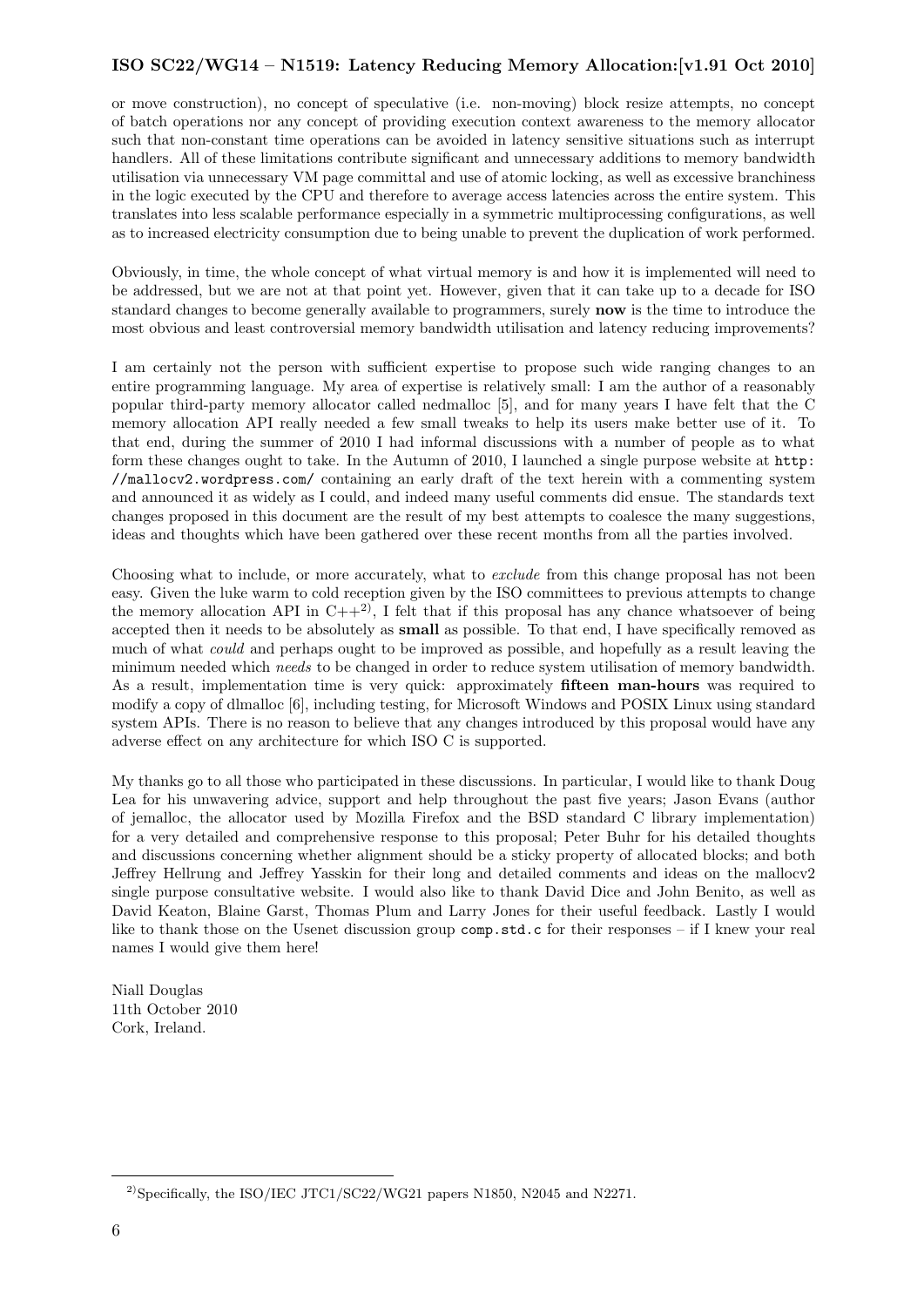## Introduction

Before I detail the specific proposed changes to N1494, the C1X working draft text, I thought it appropriate that a quick overview is given of the design choices made during the development of this proposal and why these were made. Given the severe importance of the memory allocator API far outside the C programming language, I think it important to show what consideration was given to what and why.

Features of this proposal:

- a) A two tier memory allocation API composed of the simple, easy to use API and the complex, powerful API. In all cases the simple API calls the complex API with predefined parameters (and example implementations are supplied in this proposal text).
- b) As has always been the case in C, any block allocated by any of the memory management functions is interchangeable with any other block allocated by those functions. In other words, you can always free() or realloc() any allocated block no matter how so allocated via the standard API. This guarantee greatly simplifies block management, especially where one cannot use templated types to enforce pointer management traits as one would in C++.
- c) The complex API is fundamentally a batch operator permitting very significant performance increases. Three forms are given which differ only in the amount of data they consume and output. Care was taken to ensure that a single implementation for all three complex APIs can be written, and the compiler's optimizer is left with the task of reducing that single implementation down to an optimal configuration for each call. Care was also taken to segment the cache lines between the data used by each operation such that an OpenMP based parallel execution would perform optimally.
- d) The ability to obtain the actual size allocated which may in some circumstances be much larger than the size requested.
- e) The ability to resize an aligned block while maintaining alignment. This feature is very useful for expanding arrays of sixteen byte aligned vectors such as is required by SSE and AVX based CPU vector extensions.
- f) The ability to attempt the resizing of a block which returns failure if the block cannot be resized without relocating it. This feature is *particularly* useful for object orientated languages such as  $C_{++}$ .
- g) The ability to reserve address space which allows realloc() to expand an allocation into the reserved region without relocating it. This feature is absolutely essential for systems not providing a fault driven page allocation system<sup>[3\)](#page-4-0)</sup>, and even for traditional paged virtual memory systems it significantly helps to reduce the amount of memory copying and memory zeroing performed throughout the system i.e. a great reduction in memory bandwidth utilisation<sup>4</sup>.
- h) The ability to request that any non-essential processing (such as segment coalescing) is not performed during a particular call. This feature is very useful for usage of the memory allocator during time critical semi-periodic routines such as interrupt handlers.
- i) A formal interface allowing third party additions to functionality via the flags parameter. This feature is useful for enabling most of the features which were considered but not included (listed below) as well as testing experimental allocators.

<span id="page-4-1"></span><sup>4)</sup>For applications which perform a lot of large allocations and frees – e.g. the GNU C++ compiler – the performance gain from this alone can be up to 10% already today. As memory capacity utilisation increases, this benefit will increase.

<span id="page-4-0"></span><sup>&</sup>lt;sup>3)</sup>Note that I have a forthcoming academic paper detailing the performance and scalability gains enabled by outsourcing the kernel memory page management system into user space by making use of the hardware virtualisation of the CPU's Memory Management Unit. Under such a system, almost the entire process of memory management within each process can be made independent from all other processes, however one of the consequences is that committing memory really does commit a real page of memory rather than a placeholder which is later made real when first accessed by the CPU. Therefore, over-committing memory through asking for a block size far larger than is actually needed – which is currently how address reservation is implemented – would waste significant amounts of real physical RAM.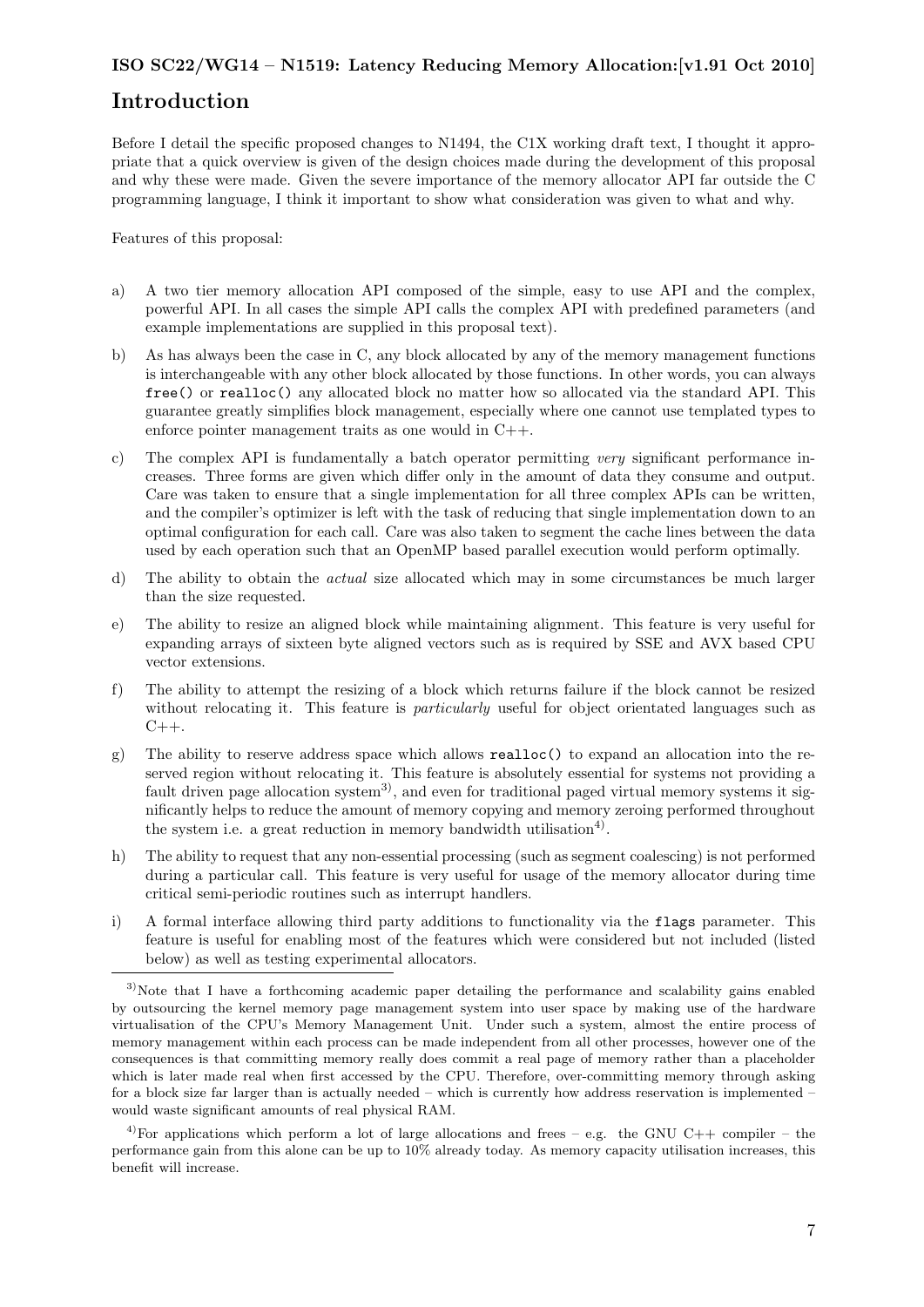j) For the purposes of compatibility with POSIX, the batch operators can optionally output the errno result for each operation into an array. This avoids having to run through a thread local variable, and is therefore very fast.

Features which were considered but NOT included:

a) The ability to traverse and query memory to discover its state and use context e.g. in which allocated block is an address located? Is a location in reserved, allocated or free memory? To which execution binary does this location belong? And so on.

Rationale: While highly desirable due to its usefulness in many scenarios such as working out from where to load translations of user interface text, I could not see how to standardise such a facility across all platforms including those of the near future. Additionally, the assumptions required about the facilities provided by the host operating system are very high and too high in my opinion for an ISO standard.

b) The ability to specify the block's size during a free() operation, thus saving the need to look up a block's size and/or the need to store the block's size.

Rationale: As much as memory allocation specialists would love this feature, it introduces significant inter-operability problems between different blocks allocated via different means. It also introduces problems with security and potentially malevolent usage, and indeed the overheads introduced by ensuring that the size given is feasible would be far slower than not having it at all.

c) Backwards block resizing i.e. where the pointer to the block is moved backwards in memory into a preceding region of free space. This is useful in a wide range of algorithms such as deque and various forms of buffering as well as helping to reduce memory fragmentation and increase cache locality.

Rationale: Given how infrequently this feature would be used and the potential consequences upon internal implementation for some types of allocator, I felt that such a feature ought not to be standardised. There is no reason why third-party support for this feature cannot be added via the flags parameter.

d) Iterator based rather than array based batch operators. This is useful as it avoids having to preallocate scratch space as well as being much more amenable to many kinds of idiomatic usage, especially in  $C_{++}$ .

Rationale: My difficulty with this idea is how to implement it safely and efficiently in C while allowing the use of OpenMP to parallelise the batch operation. I came to the conclusion that array based batch operations are much easier, and besides either variable length arrays or the magic stack allocation function alloca() is available on almost all platforms nowadays.

e) Segregated allocation pools. This is a very useful feature allowing a large range of security and performance improvements to be made. Its exclusion will no doubt be one of the most controversial.

Rationale: My difficulty in standardising this was to encapsulate all possible use scenarios. For example, an allocation pool which exists in cryptographically secure or transactional memory is very feasible, as are allocation pools which exist on non-local NUMA nodes. I am sure that these will become standardised one day, but I don't think that time is now.

f) Node vs. Array allocation, where the latter is a form of stack based allocator useful for temporary allocations. This class of allocation strategy serves as a middle-man between stack based and full heap based allocation, and due to its speed it is one of the most common reasons to employ a 'non-standard' memory allocation technique (Berger et al, 2002) [\[7\]](#page-21-6).

Rationale: My difficulty here is that this type of allocator is essentially an "increment the pointer" system which offers no protection against memory corruption and malevolent or erroneous usage. Without a proper deployment of "anti-stack smashing" measures – which implies that the memory used for such allocations must come from a separate execution bit disabled source – it would reopen many of the security problems in C based code only very recently quashed. Also, pointers returned from the array allocator could not be interchanged with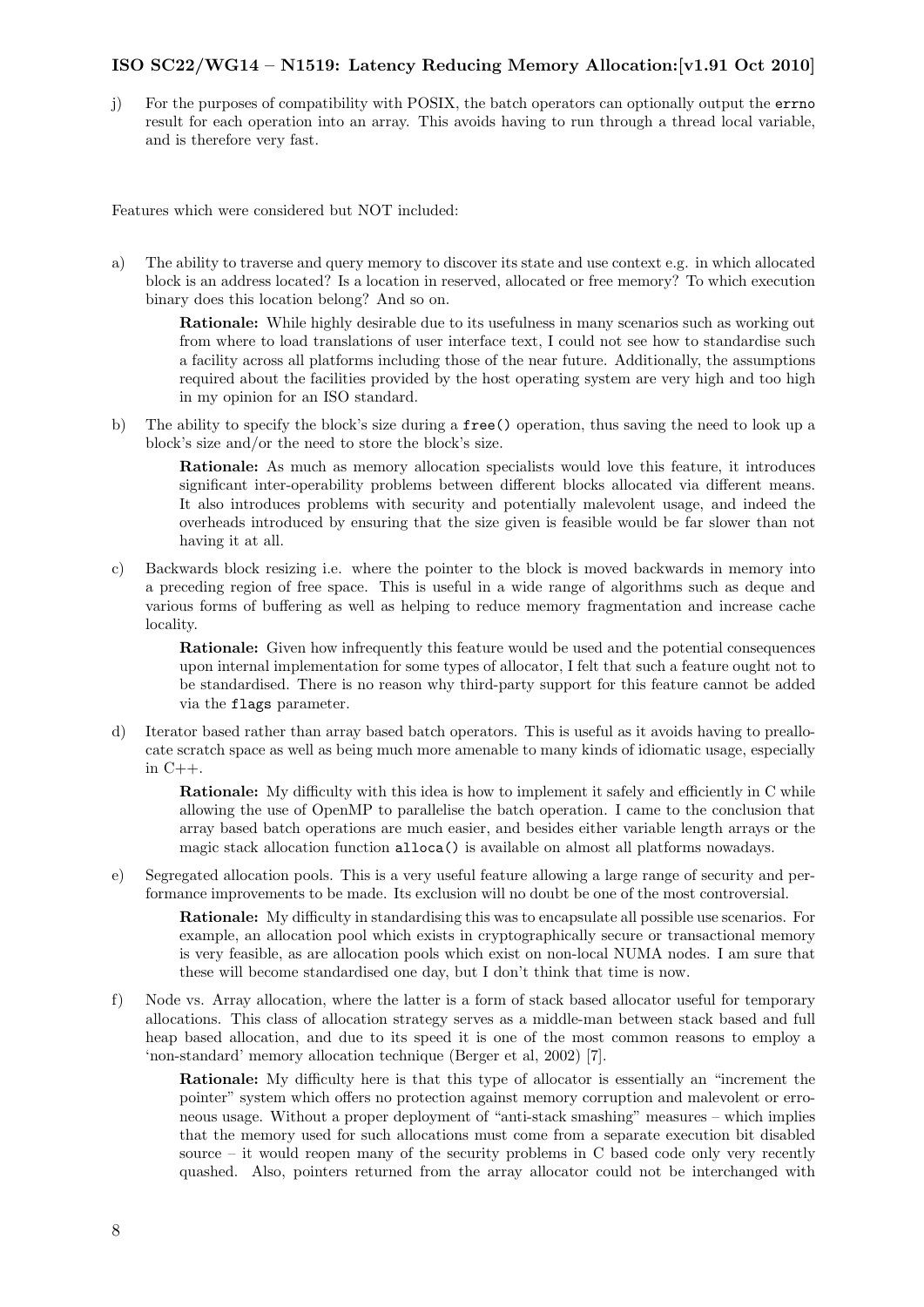pointers returned from the node allocator as the former lack the metadata (i.e. the header and footer of the block) required to allow it unless magic segment headers are employed<sup>[5\)](#page-6-3)</sup>.

- g) Thread local pool allocation. This is a feature used by modern Java implementations to allow the allocation and deallocation of memory in tens of CPU cycles rather than the hundreds (or thousands) of CPU cycles required by even the simplest malloc() invocation.
	- Rationale: This looks like a very desirable feature on paper, especially given that Java's memory allocation performance is several orders faster than that of C's. However, Java's runtime has exclusive access to its environment which allows it to make assumptions about how memory will be used. In fact, this feature is a form of an "increment the pointer" allocator with all its attendent problems, so all the problems there apply here too. There is no reason however why third-party support for this feature cannot be added via the flags parameter.

## <span id="page-6-0"></span>1 Normative references

The following normative documents contain provisions which, through reference in this text, constitute provisions of this proposal. For dated references, subsequent amendments to, or revisions of, any of these publications do not apply. However, parties to agreements based on this proposal are encouraged to investigate the possibility of applying the most recent editions of the normative documents indicated below. For undated references, the latest edition of the normative document referred to applies. Members of ISO and IEC maintain registers of currently valid International Standards.

#### ISO/IEC 9899, Programming Language C

 $\rm N1494^6)$  $\rm N1494^6)$ ,  $Next$   $revision$  of  $C$   $standard,$   $`C1X',$   $http://www.\ open-std.\ org/$   $jtc1/$   $sc22/$   $wg14/$   $www.$ [docs/ n1494. pdf](http://www.open-std.org/jtc1/sc22/wg14/www/docs/n1494.pdf)

<span id="page-6-1"></span>The remainder of this document is based on the June 25th 2010 edition of N1494.

## 2 Scope

The following are within the scope of this proposal:

- Section 7.5.2 (Errors <errno.h>) in ISO/IEC 9899:N1494.
- The preamble of Section 7.22 (General utiltiies <stdlib.h>) in ISO/IEC 9899:N1494.
- Section 7.22.3 (Memory Management functions) in ISO/IEC 9899:N1494.

## <span id="page-6-2"></span>3 The proposed changes to the C programming language standard

Dark green highlighting has been used to distinguish the additions to the original text.

<span id="page-6-3"></span><sup>5)</sup>Magic segment headers work by aligning the address of segments to round multiples, so for example one might round segments to 2Mb (a 'huge page' on x64) boundaries. One can then always find the 'owning' segment for a block by masking out the bottom 2Mb of bits and checking for a magic value at that location.

 ${}^{6)}$ To be published.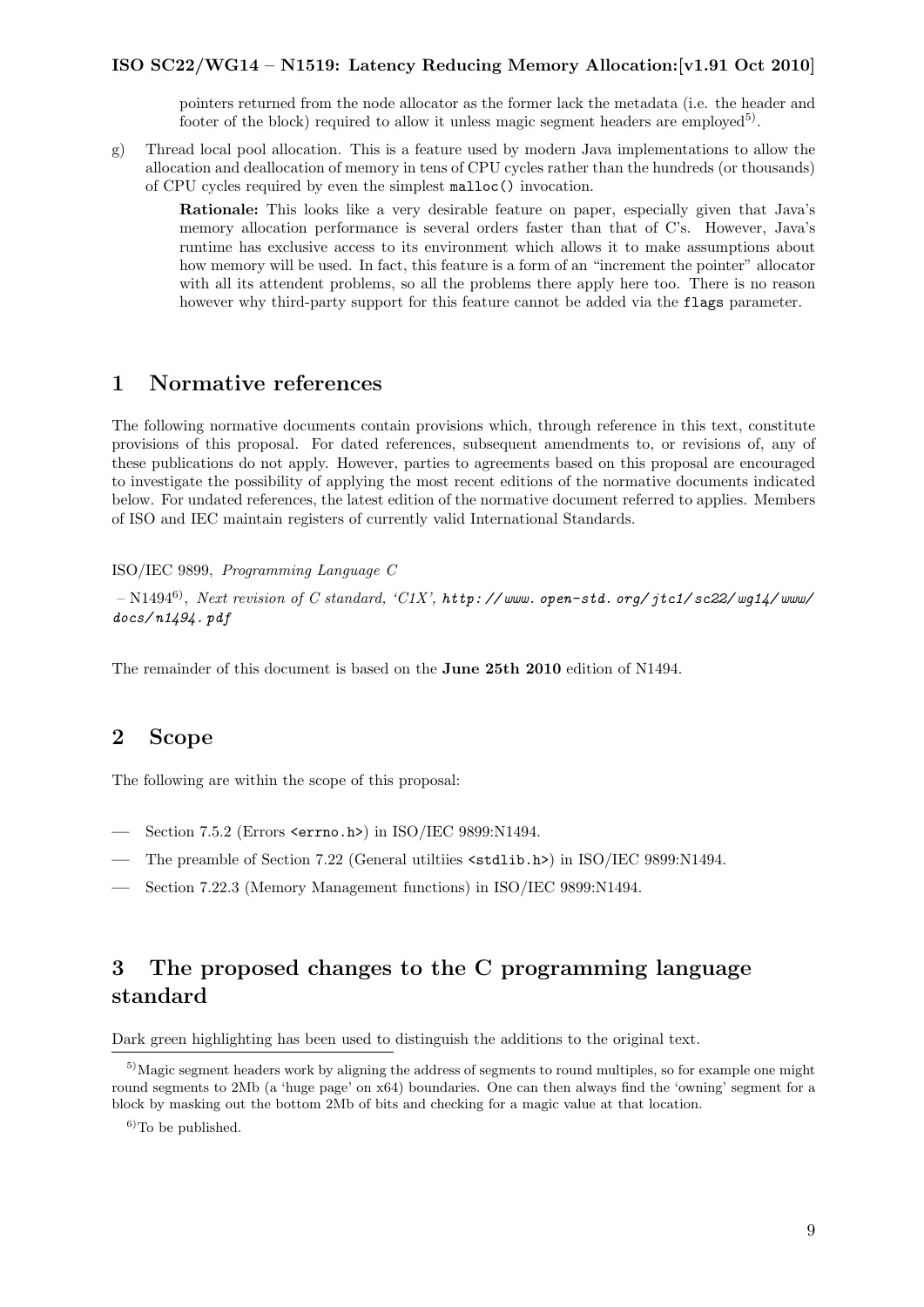## <span id="page-7-0"></span>7.5 Errors <errno.h>

- 1) The header  $\epsilon$ errno.h> defines several macros, all relating to the reporting of error conditions.
- 2) The macros are

EDOM EILSEQ ENOMEM ENOSPC ERANGE

which expand to integer constant expressions with type  $int$ , distinct positive values, and which are suitable for use in #if preprocessing directives; and

errno

which expands to a modifiable lvalue that has type int and thread local storage duration, the value of which is set to a positive error number by several library functions. If a macro definition is suppressed in order to access an actual object, or a program defines an identifier with the name errno, the behavior is undefined.

## <span id="page-7-1"></span>7.22 General utilities <stdlib.h>

- 1) The header <stdlib.h> declares five types, two structures and several functions of general utility, and defines several macros.
- 2) The types declared are size\_t and wchar\_t (both described in 7.19),

div t

which is a structure type that is the type of the value returned by the div function, ldiv\_t

which is a structure type that is the type of the value returned by the ldiv function, and lldiv\_t

which is a structure type that is the type of the value returned by the 11div function.

3) The structures declared are

```
#ifndef MALLOCATION2_DEFINED
#define MALLOCATION2_DEFINED
struct mallocation2 {
    void *ptr;
    size_t size;
};
#endif
```
which is used by the batch alloc2 function; and

```
#ifndef MALLOCATION5_DEFINED
#define MALLOCATION5_DEFINED
struct mallocation5 {
    void *ptr;
    size_t size;
    size_t alignment;
    size_t reserve;
    uintmax_t flags;
};
#endif
```
which is used by the batch\_alloc5 function.

```
4) The macros defined are NULL (described in 7.19);
    EXIT FAILURE
```
and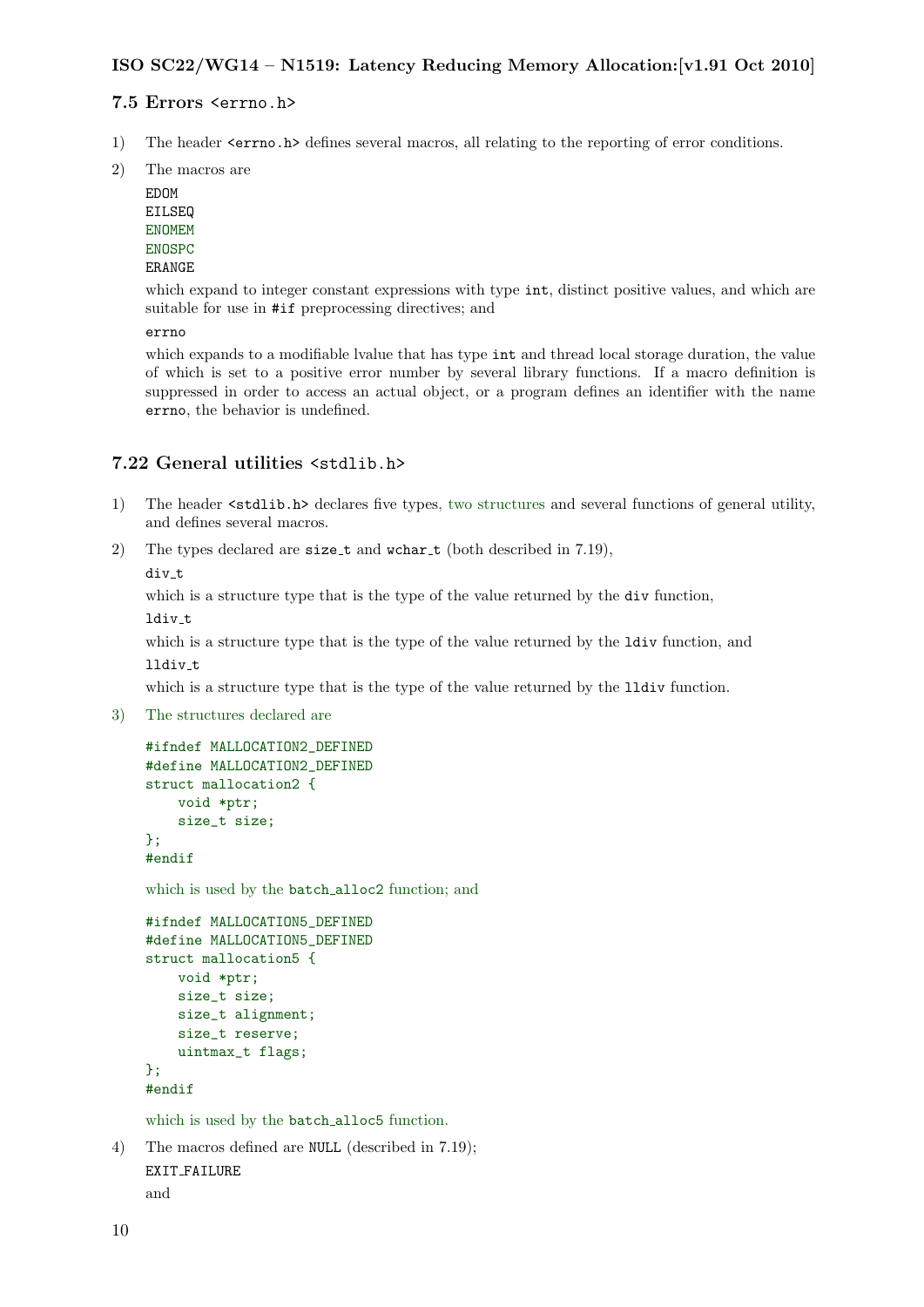#### EXIT\_SUCCESS

which expand to integer constant expressions that can be used as the argument to the exit function to return unsuccessful or successful termination status, respectively, to the host environment;

#### RAND MAX

which expands to an integer constant expression that is the maximum value returned by the rand function; and

#### MB CUR MAX

which expands to a positive integer expression with type size\_t that is the maximum number of bytes in a multibyte character for the extended character set specified by the current locale (category LC CTYPE), which is never greater than MB LEN MAX;

#### M2\_ZERO\_MEMORY

which is a single set bit in an integer which when set in the flags parameter of one of the batch alloc\* functions requests the memory allocator to return any newly allocated space initialized to all bits zero;

#### M2 PREVENT MOVE

which is a single set bit in an integer which when set in the flags parameter of one of the batch alloc\* functions inhibits the address relocation of an object being resized by the memory allocator;

#### M2\_CONSTANT\_TIME

which is a single set bit in an integer which when set in the flags parameter of one of the batch alloc\* functions requests that the memory allocator avoid any non-essential (e.g. housekeeping) operations (which may take an unpredictable length of time) during this particular operation;

## M2 RESERVE IS MULT

which is a single set bit in an integer which when set in the flags parameter of one of the batch alloc\* functions causes the memory allocator to multiply the reservation size by the usable size of the block at the time of this particular operation before usage;

#### M2 BATCH IS ALL ALLOC

which is a single set bit in an integer which when set in the flags parameter of one of the batch alloc\* functions causes the memory allocator to assume that all the operations in this batch are allocations of new objects (i.e. no resizing, no modifications, no deallocations);

#### M2 BATCH IS ALL REALLOC

which is a single set bit in an integer which when set in the flags parameter of one of the batch alloc\* functions causes the memory allocator to assume that all the operations in this batch are modifications of existing objects (i.e. no new allocations, no deallocations);

#### M2 BATCH IS ALL FREE

which is a single set bit in an integer which when set in the flags parameter of one of the batch alloc\* functions causes the memory allocator to assume that all the operations in this batch are deallocations of existing objects (i.e. no new allocations, no resizing, no modifications);

#### M2 USERFLAGS FIRST

which is the first available bit set aside for use by allocator extensions in the flags parameter of one of the batch alloc\* functions; and

#### M2 USERFLAGS LAST

which is the last available bit set aside for use by allocator extensions in the flags parameter of one of the batch\_alloc\* functions<sup>[7\)](#page-8-1)</sup>.

## <span id="page-8-0"></span>7.22.3 Memory management functions

1) The order and contiguity of storage allocated by successive calls to the aligned alloc, batch alloc\*, calloc, malloc, and realloc functions is unspecified. The pointer returned if the allocation succeeds is suitably aligned so that it may be assigned to a pointer to any type of object with a

<span id="page-8-1"></span><sup>7)</sup>For example, these might be #define M2 USERFLAGS FIRST (1<<16) and #define M2 USERFLAGS LAST (1<<31), so allocator extensions can in this situation use the bits denoted by the set bits in the mask 0xFFFF0000.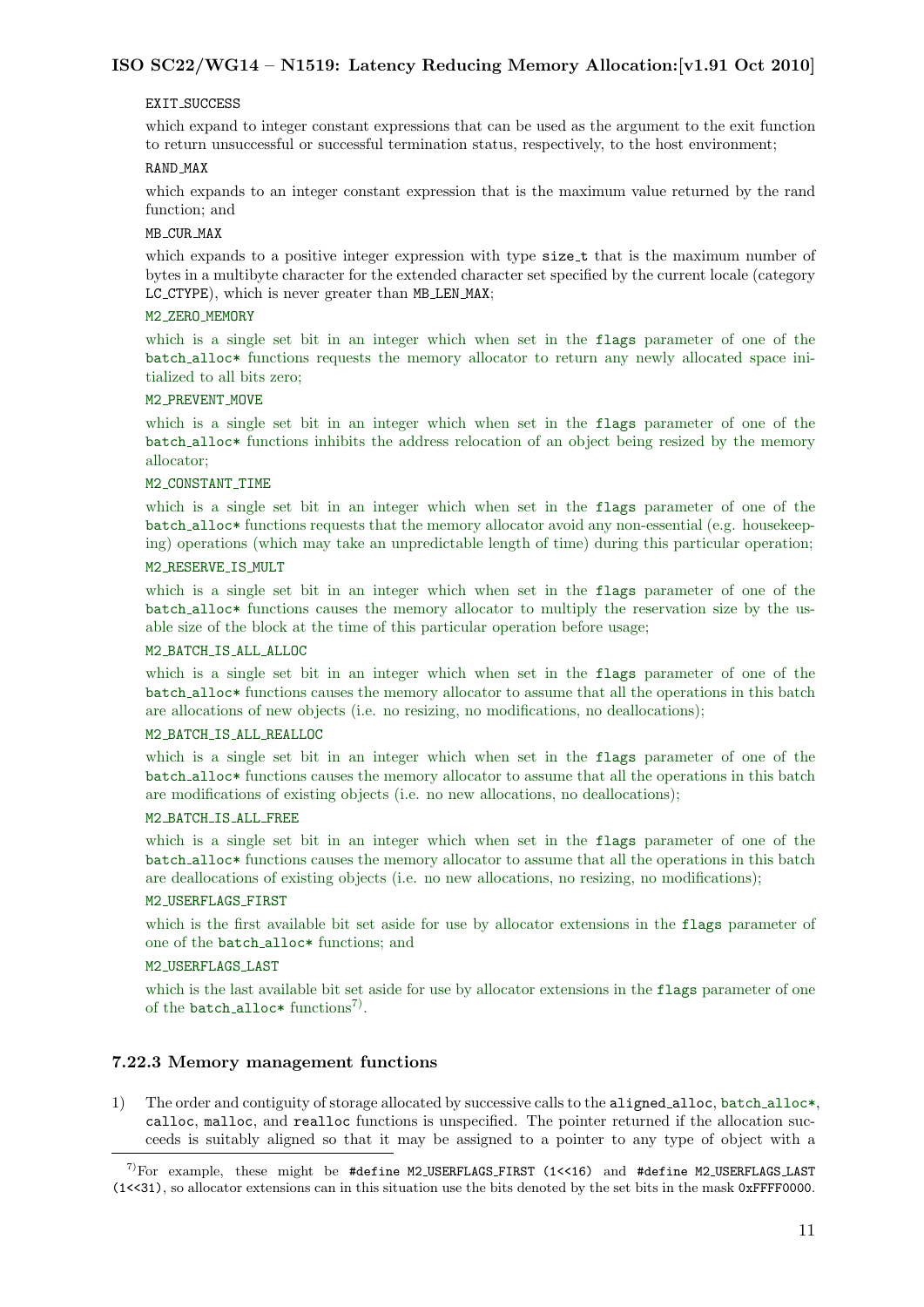fundamental alignment requirement and then used to access such an object or an array of such objects in the space allocated (until the space is explicitly deallocated). The lifetime of an allocated object extends from the allocation until the deallocation. Each such allocation shall yield a pointer to an object disjoint from any other object. The pointer returned points to the start (lowest byte address) of the allocated space. If the space cannot be allocated according to the parameters supplied, a null pointer is returned. If the size of the space requested is zero, the behavior is implementationdefined: either a null pointer is returned, or the behavior is as if the size were some nonzero value, except that the returned pointer shall not be used to access an object.

## <span id="page-9-0"></span>7.22.3.1 The aligned alloc function

## Synopsis

1) #include <stdlib.h> void \*aligned\_alloc(size\_t alignment, size\_t size);

## Description

- 2) The aligned alloc function allocates space for an object whose alignment is specified by alignment, whose size is specified by size, and whose value is indeterminate. The value of alignment shall be a valid alignment supported by the implementation and the value of size shall be an integral multiple of alignment.
- 3) The effects of the aligned alloc function shall be equivalent to:

```
void *aligned_alloc(size_t alignment, size_t size)
{
   void *mem=0;
   size_t count=1;
    /* Optional */ if(0==size) size=1;
   batch_alloc1(NULL, &mem, &count, &size, alignment, 0, 0);
    return count ? mem : NULL;
}
```
## Returns

4) The aligned alloc function returns either a null pointer or a pointer to the allocated space.

## <span id="page-9-1"></span>7.22.3.2 The aligned realloc function

## Synopsis

1) #include <stdlib.h> void \*aligned\_realloc(void \*ptr, size\_t alignment, size\_t size);

## Description

- 2) The aligned realloc function deallocates the old object pointed to by ptr and returns a pointer to a new object whose alignment is specified by alignment and whose size is specified by size. The contents of the new object shall be the same as that of the old object prior to deallocation, up to the lesser of the new and old sizes. Any bytes in the new object beyond the size of the old object have indeterminate values.
- 3) If ptr is a null pointer, the aligned realloc function behaves like the aligned malloc function for the specified alignment and size. Otherwise, if ptr does not match a pointer earlier returned by a memory management function, or if the space has been deallocated by a call to a memory management function, the behavior is undefined. If memory for the new object cannot be allocated, the old object is not deallocated and its value is unchanged.
- 4) The effects of the aligned realloc function shall be equivalent to: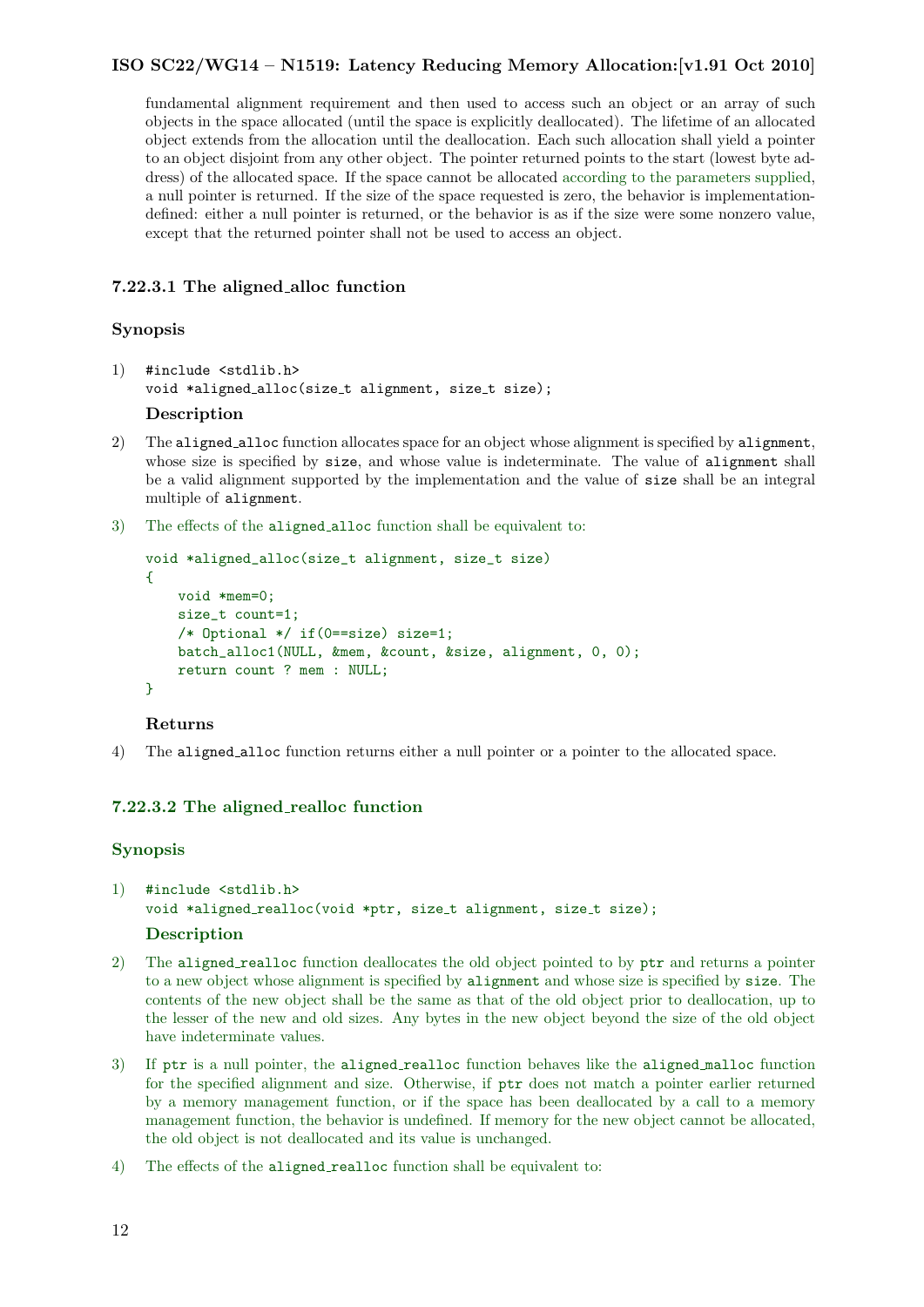```
void *aligned_realloc(void *ptr, size_t alignment, size_t size)
{
    size_t count=1;
   batch_alloc1(NULL, &ptr, &count, &size, alignment, 0, 0);
   return count ? ptr : NULL;
}
```
## Returns

5) The aligned realloc function returns a pointer to the new object (which may have the same value as a pointer to the old object), or a null pointer if the new object could not be allocated.

#### <span id="page-10-0"></span>7.22.3.3 The batch alloc1 function

#### Synopsis

```
1) #include <stdlib.h>
    void **batch_alloc1(int *errnos, void **ptrs, size_t *restrict count,
        size_t *restrict size, size_t alignment, size_t reserve, uintmax_t flags);
    Description
```
- 2) The batch alloc1 function performs a series of up to (\*count) allocations or reallocations of objects each of which is sized to no less than (\*size), or if size is NULL or (\*size) is zero then it performs a series of up to (\*count) deallocations of objects.
- 3) Firstly, if (\*size) is non-zero, the value of (\*size) is modified to be the eventual usable space for each allocation<sup>[8\)](#page-10-1)</sup>, taking account of any non-zero value of alignment if necessary. Secondly, if ptrs is zero, an object sufficient to store a (\*count) member array of void \* is made and returned on exit (see Returns below).
- 4) Then, for each member of the array ptrs [n] where  $0 \le n \le$  (\*count) (which may be implemented sequentially or in parallel):
	- a) If size is NULL or (\*size) is zero, and ptrs[n] is zero, no action occurs. This occurrance is considered as always successful for the purposes of calculating (\*count) on exit (see Returns below), and if errnos is not NULL then errnos[n] is set to zero.
	- b) If size is NULL or (\*size) is zero, and ptrs[n] is non-zero, the space pointed to by ptrs[n] is deallocated, that is, made available for further allocation. If the pointer to the space does not match a pointer earlier returned by a memory management function, or if the space has been deallocated by a call to a memory management function, the behavior is undefined.

If the deallocation is successful,  $ptrs[n]$  is set to zero and if errnos is not NULL, then errnos[n] is also set to zero. If the deallocation is not successful, ptrs[n] is not modified and if errnos is not NULL, then errnos[n] is set to an implementation-dependent value conforming with the requirements of Section 7.5 (Errors <errno.h>).

c) If  $(*size)$  is non-zero and ptrs[n] is zero, space is allocated for an object whose alignment is specified by alignment if non-zero, whose size is specified by (\*size), and whose value is indeterminate unless flags contains the flag M2 ZERO MEMORY, whereupon the space shall be initialized to all bits zero. If alignment is non-zero, it shall be a valid alignment supported by the implementation.

If the allocation is successful, ptrs[n] is set to point at the allocated space and if errnos is not NULL, then errnos [n] is also set to zero. If the allocation is not successful and if errnos is not NULL, then errnos[n] is set to one of:

i) ENOMEM in the situation that the system has insufficient free memory to satisfy the allocation of the object.

<span id="page-10-1"></span><sup>8)</sup>In other words, the allocator rounds the size up to whatever its nearest internal granularity is that satisfies the requirements established by the parameters on entry.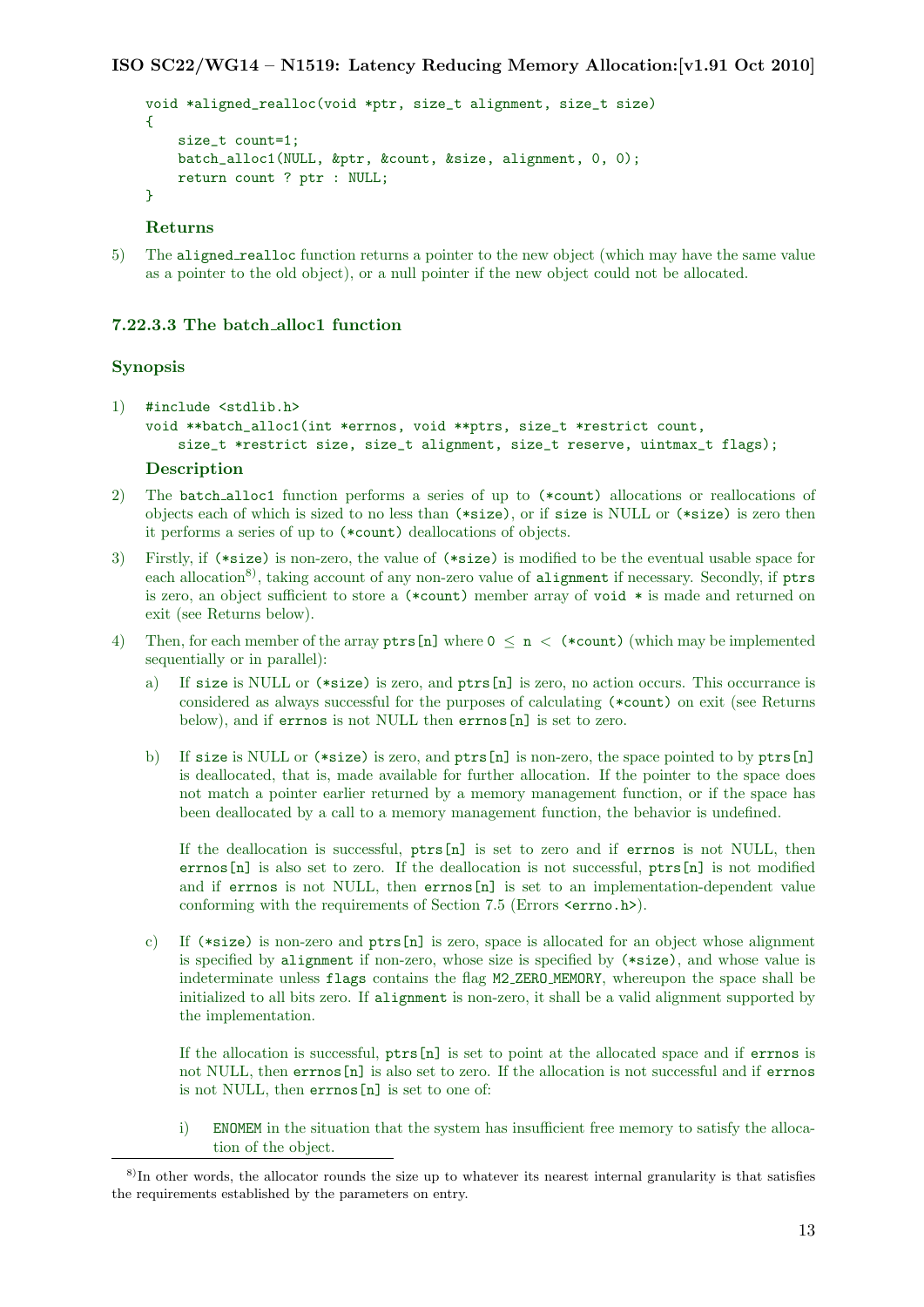- ii) Otherwise, an implementation-dependent value conforming with the requirements of Section 7.5 (Errors <errno.h>).
- d) If (\*size) is non-zero and ptrs[n] is non-zero, the properties of the space pointed to by ptrs[n] is modified such that its alignment is at least the value of alignment if non-zero and its usable size is at least the value of (\*size). If the new usable size of the object is greater than the old usable size of the object, the additional bytes beyond the old usable size of the object have interdeterminate values unless flags contains the flag M2 ZERO MEMORY, whereupon the additional bytes shall be initialized to all bits zero. If flags does not contain the flag M2 PREVENT MOVE, the space containing the contents of the object may be relocated to a location with sufficient free space after the object such that the request can be satisfied – in the event of such a relocation, the contents of ptrs[n] shall be updated to point at the new object storage.

If the modification is successful and if errnos is not NULL, then errnos[n] is also set to zero. If the modification is not successful and if errnos is not NULL, then errnos[n] is set to one of:

- i) ENOMEM in the situation that the system has insufficient free memory to satisfy the expansion of the size of the object.
- ii) ENOSPC in the situation that the flag M2 PREVENT MOVE was specified and there is insufficient free space existing after the existing object to satisfy the expansion of the size of the object or the alignment of the existing object is not sufficient to match alignment.
- iii) Otherwise, an implementation-dependent value conforming with the requirements of Section 7.5 (Errors <errno.h>).
- 5) If the value of reserve is non-zero, the allocator may set aside an additional space of at least (reserve − (\*size)) bytes after the usable space occupied by the object such that subsequent expansions of the size of the object up to at least reserve bytes will try to not cause the relocation of the storage of the object. The value of this parameter is treated as a hint of intended use by the application to the allocator<sup>[9\)](#page-11-0)</sup>, so implementations are free to ignore the value of this parameter in some or all situations or configurations. If flags contains the flag M2 RESERVE IS MULT, the value specified by reserve is multiplied by the value of (\*size) before use.
- 6) The effects of the batch alloc1 function shall be equivalent to:

```
void **batch_alloc1(int *errnos, void **ptrs, size_t *restrict count,
    size_t *restrict size, size_t alignment, size_t reserve, uintmax_t flags)
{
    size t n, maxn=*count;
    /* Note that some implementations use malloc for variable length
       arrays: this may induce recursion. */
    struct mallocation5 mdata[maxn], *mdataptrs[maxn];
    if(!ptrs && !(ptrs=malloc(maxn*sizeof(void *))))
    {
        *count=0;
        return NULL;
    }
   for(n=0; n<maxn; n++)
    {
        mdataptrs[n]=mdata+n;
        mdata[n].ptr=ptrs[n];
```
<span id="page-11-0"></span> $9$ In particular, 8-bit, 16-bit and 32-bit architectures have limited available address space and so implementations may choose to completely ignore the value of this parameter on the basis that observing it may cause free address space to become exhausted before free physical memory. In addition, present architectures and operating system designs only show a major benefit when object sizes are relatively large (in the order of a few hundred thousand bytes) so allocators may choose to honor this value only with larger object sizes.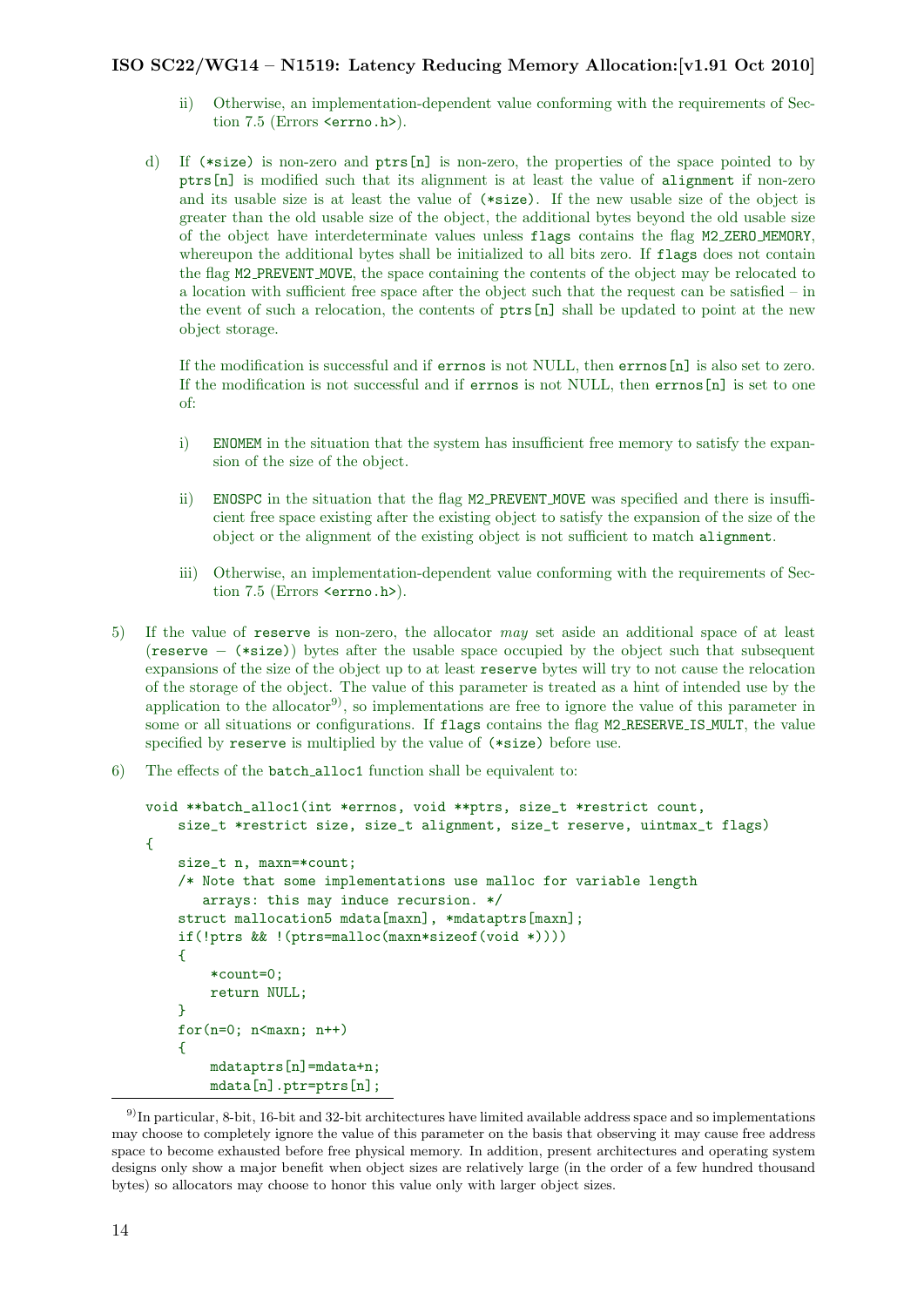```
mdata[n].size=size ? *size : 0;
    mdata[n].alignment=alignment;
    mdata[n].reserve=reserve;
    mdata[n].flags=flags;
}
batch_alloc5(errnos, mdataptrs, count);
if(size) *size=(size_t)-1;
for(n=0; n<sub>maxn</sub>; n++){
    ptrs[n]=mdata[n].ptr;
    if(size && mdata[n].size<*size) *size=mdata[n].size;
}
return ptrs;
```
#### Returns

}

- 7) The batch alloc1 function returns the value of ptrs if it was non-zero on entry. If ptrs was zero on entry, an object sufficient to store a (\*count) member array of void \* is allocated and returned – in this situation, the returned pointer must be freed using the free function when its contents are no longer needed. If there was insufficient free memory to allocate the object containing the array of void \*, a null pointer is returned and (\*count) is set to zero.
- 8) The batch alloc1 function sets the value of (\*size) to the smallest usable size of any object allocated during the batch operation.
- 9) The batch alloc1 function sets the value of (\*count) to the number of successful operations executed during the batch operation.

#### <span id="page-12-0"></span>7.22.3.4 The batch alloc2 function

#### Synopsis

1) #include <stdlib.h> \_Bool batch\_alloc2(int \*errnos, struct mallocation2 \*\*restrict mdataptrs, size\_t \*restrict count, size\_t alignment, size\_t reserve, uintmax\_t flags);

#### **Description**

- 2) The batch alloc2 function performs a series of up to (\*count) allocations, reallocations or deallocations of objects.
- 3) For each member of the array mdataptrs [n] where  $0 \le n \le$  (\*count) (which may be implemented sequentially or in parallel):
	- a) If mdataptrs[n]->size is zero, and mdataptrs[n]->ptr is zero, no action occurs. This occurrance is considered as always successful for the purposes of calculating (\*count) on exit (see Returns below), and if errnos is not NULL then errnos[n] is set to zero.
	- b) If mdataptrs[n]->size is zero, and mdataptrs[n]->ptr is non-zero, the space pointed to by mdataptrs[n]->ptr is deallocated, that is, made available for further allocation. If the pointer to the space does not match a pointer earlier returned by a memory management function, or if the space has been deallocated by a call to a memory management function, the behavior is undefined.

If the deallocation is successful, mdataptrs[n]->ptr is set to zero and if errnos is not NULL, then errnos[n] is also set to zero. If the deallocation is not successful, mdataptrs[n]->ptr is not modified and if errnos is not NULL, then errnos[n] is set to an implementation-dependent value conforming with the requirements of Section 7.5 (Errors  $\langle \text{errn} \cdot \text{h} \rangle$ ).

c) If mdataptrs $[n]$ ->size is non-zero and mdataptrs $[n]$ ->ptr is zero, space is allocated for an object whose alignment is specified by alignment if non-zero, whose size is specified by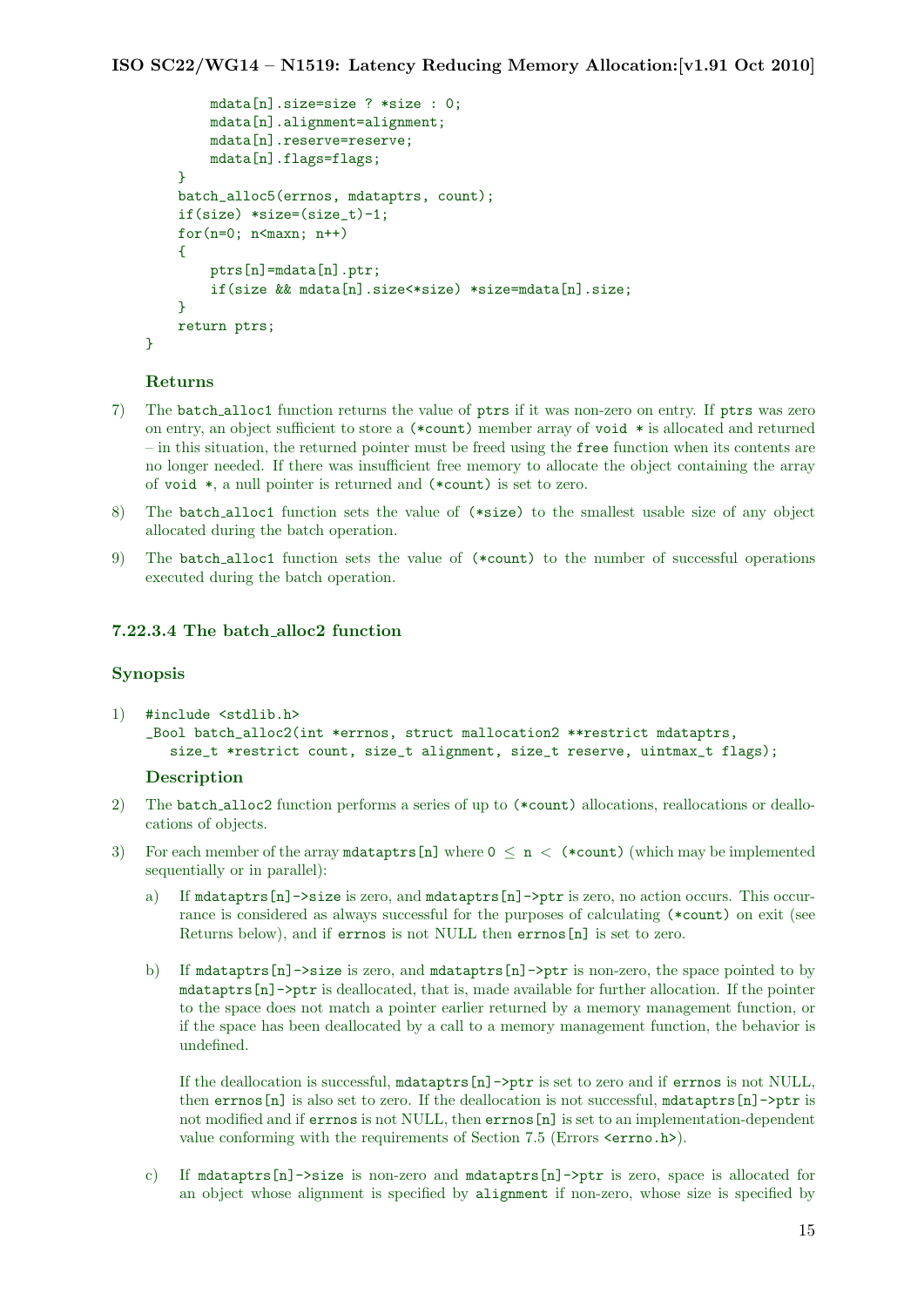mdataptrs[n]->size, and whose value is indeterminate unless flags contains the flag M2 ZERO MEMORY, whereupon the space shall be initialized to all bits zero. If alignment is non-zero, it shall be a valid alignment supported by the implementation.

If the allocation is successful, mdataptrs[n]->ptr is set to point at the allocated space, mdataptrs[n]->size is set to the usable size of the object and if errnos is not NULL, then errnos[n] is also set to zero. If the allocation is not successful and if errnos is not NULL, then errnos[n] is set to one of:

- i) ENOMEM in the situation that the system has insufficient free memory to satisfy the allocation of the object.
- ii) Otherwise, an implementation-dependent value conforming with the requirements of Section 7.5 (Errors <errno.h>).
- d) If mdataptrs  $[n]$ ->size is non-zero and mdataptrs  $[n]$ ->ptr is non-zero, the properties of the space pointed to by  $m\text{dataptrs}[n]$ - $\text{ptr}$  is modified such that its alignment is at least the value of alignment if non-zero and its usable size is at least the value of mdataptrs[n]->size. If the new usable size of the object is greater than the old usable size of the object, the additional bytes beyond the old usable size of the object have interdeterminate values unless flags contains the flag M2 ZERO MEMORY, whereupon the additional bytes shall be initialized to all bits zero. If flags does not contain the flag M2 PREVENT MOVE, the space containing the contents of the object may be relocated to a location with sufficient free space after the object such that the request can be satisfied – in the event of such a relocation, the contents of mdataptrs  $[n]$ ->ptr shall be updated to point at the new object storage.

If the modification is successful,  $m\text{dataptrs}[n]$ ->size is updated to reflect the new usable size of the modified object and if errnos is not NULL, then errnos[n] is also set to zero. If the modification is not successful and if errnos is not NULL, then errnos[n] is set to one of:

- i) ENOMEM in the situation that the system has insufficient free memory to satisfy the expansion of the size of the object.
- ii) ENOSPC in the situation that the flag M2 PREVENT MOVE was specified and there is insufficient free space existing after the existing object to satisfy the expansion of the size of the object or the alignment of the existing object is not sufficient to match alignment.
- iii) Otherwise, an implementation-dependent value conforming with the requirements of Section 7.5 (Errors <errno.h>).
- 4) If the value of reserve is non-zero, for each allocation and reallocation the allocator may set aside an additional space of at least (reserve − mdataptrs[n]->size) bytes after the usable space occupied by the object such that subsequent expansions of the size of the object up to at least reserve bytes will try to not cause the relocation of the storage of the object. The value of this parameter is treated as a hint of intended use by the application to the allocator<sup>[10\)](#page-13-0)</sup>, so implementations are free to ignore the value of this parameter in some or all situations or configurations. If flags contains the flag M2 RESERVE IS MULT, the value specified by reserve is multiplied by the value of mdataptrs[n]->size before use.
- 5) The effects of the batch alloc2 function shall be equivalent to:

```
_Bool batch_alloc2(int *errnos, struct mallocation2 **restrict mdataptrs,
    size_t *restrict count, size_t alignment, size_t reserve, uintmax_t flags);
{
```
<span id="page-13-0"></span> $10)$ In particular, 8-bit, 16-bit and 32-bit architectures have limited available address space and so implementations may choose to completely ignore the value of this parameter on the basis that observing it may cause free address space to become exhausted before free physical memory. In addition, present architectures and operating system designs only show a major benefit when object sizes are relatively large (in the order of a few hundred thousand bytes) so allocators may choose to honor this value only with larger object sizes.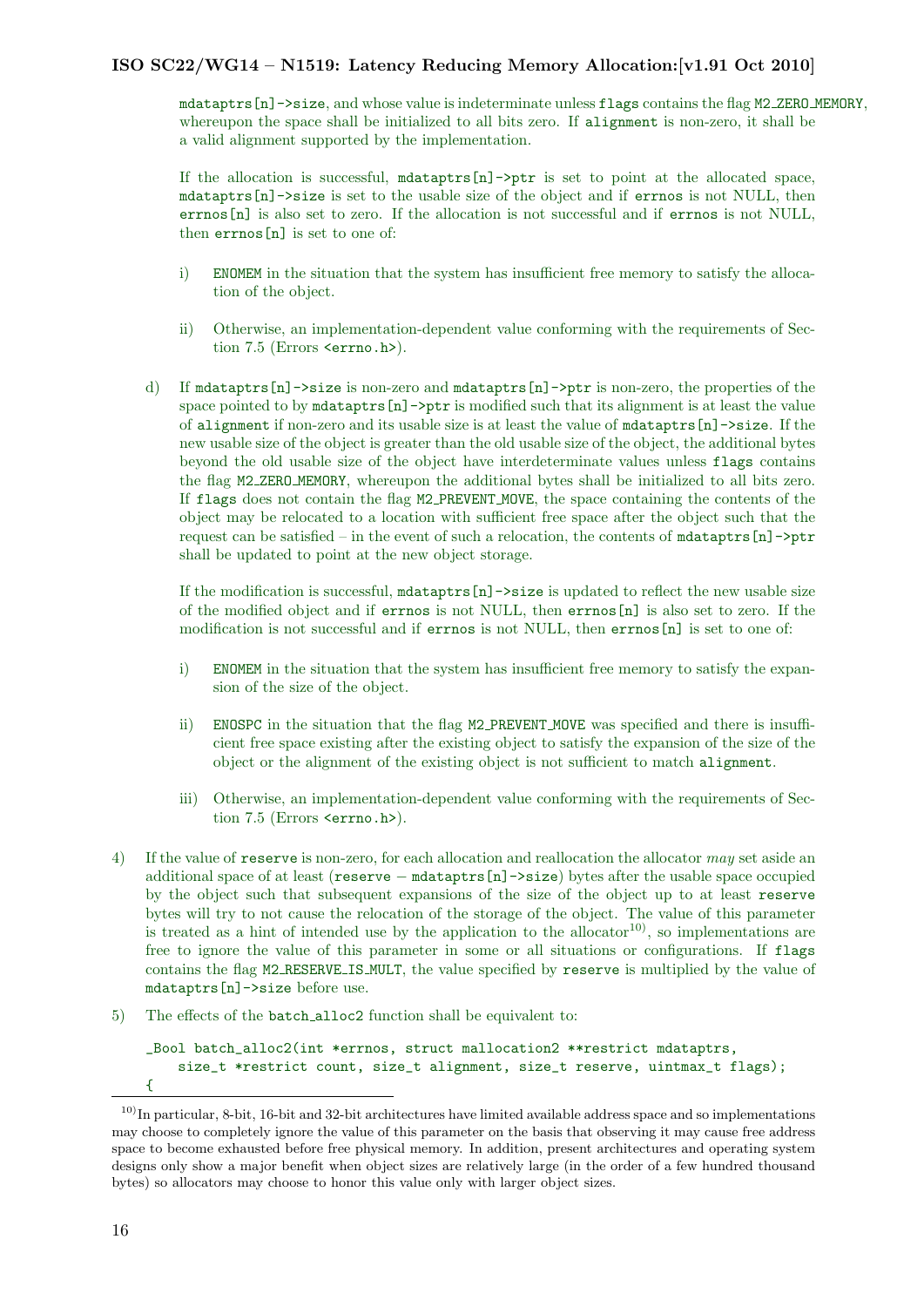```
size_t n, maxn=*count;
/* Note that some implementations use malloc for variable length
   arrays: this may induce recursion. */
struct mallocation5 mdata[maxn], *mdata5ptrs[maxn];
for(n=0; n<maxn; n++)
{
    mdata5ptrs[n]=mdata+n;
    mdata[n].ptr=mdataptrs[n]->ptr;
    mdata[n].size=mdataptrs[n]->size;
    mdata[n].alignment=alignment;
    mdata[n].reserve=reserve;
    mdata[n].flags=flags;
}
batch_alloc5(errnos, mdata5ptrs, count);
for(n=0; n<maxn; n++)
{
    mdataptrs[n]->ptr=mdata[n].ptr;
    mdataptrs[n]->size=mdata[n].size;
\mathbf{r}return *count==maxn;
```
#### Returns

}

- 6) The batch alloc2 function returns the value of 1 if all operations were completed successfully, otherwise it returns zero.
- 7) The batch alloc2 function sets the value of (\*count) to the number of successful operations executed during the batch operation.

## <span id="page-14-0"></span>7.22.3.5 The batch alloc5 function

#### Synopsis

1) #include <stdlib.h> \_Bool batch\_alloc5(int \*errnos, struct mallocation5 \*\*restrict mdataptrs, size\_t \*restrict count);

#### **Description**

- 2) The batch alloc5 function performs a series of up to (\*count) allocations, reallocations or deallocations of objects.
- 3) For each member of the array mdataptrs [n] where  $0 \le n \le$  (\*count) (which may be implemented sequentially or in parallel):
	- a) If mdataptrs[n]->size is zero, and mdataptrs[n]->ptr is zero, no action occurs. This occurrance is considered as always successful for the purposes of calculating (\*count) on exit (see Returns below), and if errnos is not NULL then errnos[n] is set to zero.
	- b) If mdataptrs[n]->size is zero, and mdataptrs[n]->ptr is non-zero, the space pointed to by mdataptrs[n]->ptr is deallocated, that is, made available for further allocation. If the pointer to the space does not match a pointer earlier returned by a memory management function, or if the space has been deallocated by a call to a memory management function, the behavior is undefined.

If the deallocation is successful, mdataptrs[n]->ptr is set to zero and if errnos is not NULL, then errnos[n] is also set to zero. If the deallocation is not successful, mdataptrs[n]->ptr is not modified and if errnos is not NULL, then errnos [n] is set to an implementation-dependent value conforming with the requirements of Section 7.5 (Errors  $\langle \text{errn} \cdot \text{h} \rangle$ ).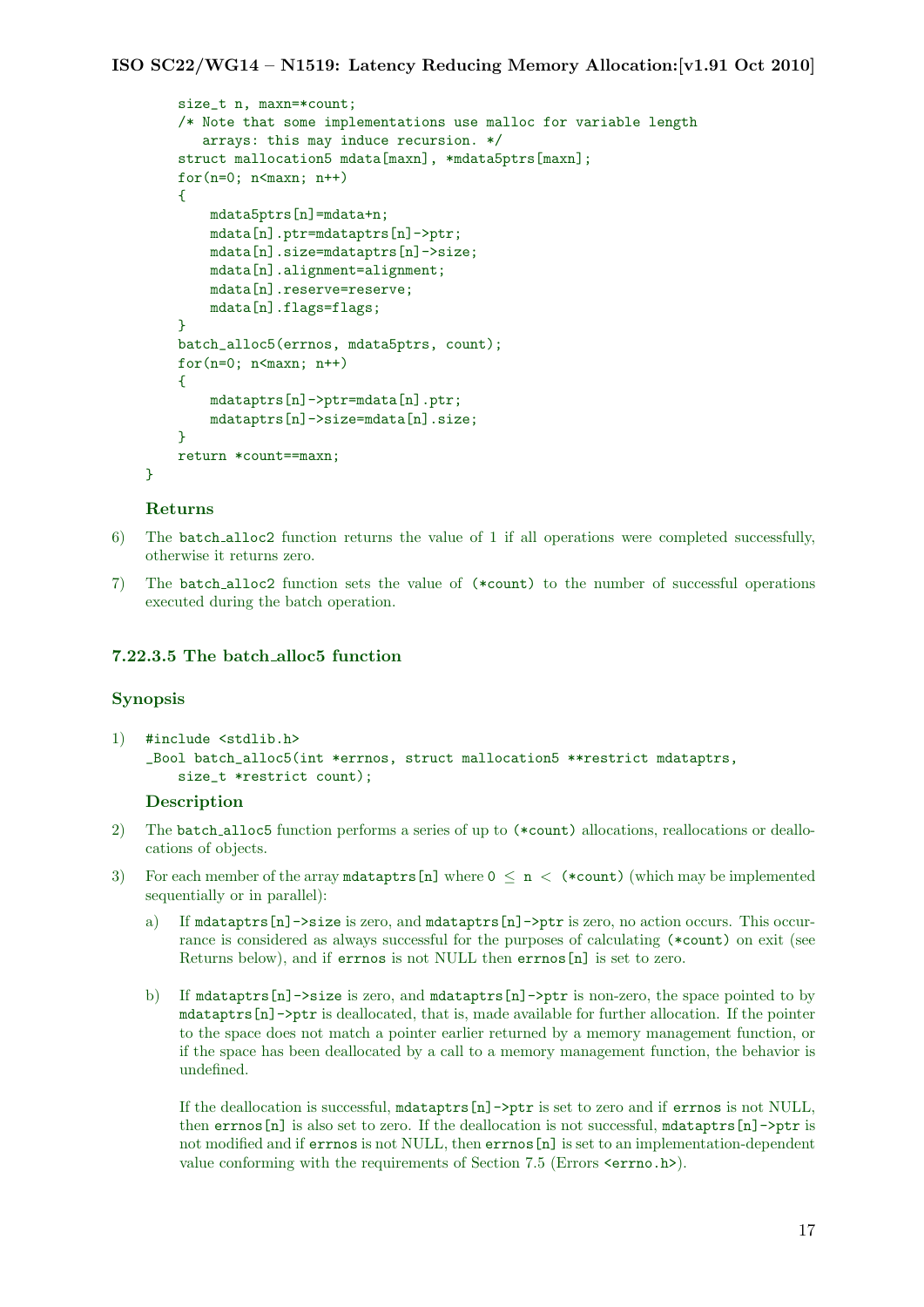c) If mdataptrs[n]->size is non-zero and mdataptrs[n]->ptr is zero, space is allocated for an object whose alignment is specified by mdataptrs[n]->alignment if non-zero, whose size is specified by  $m\text{d}ataptrs[n]-\text{size}$ , and whose value is indeterminate unless  $m\text{d}ataptrs[n]-\text{flags}$ contains the flag M2 ZERO MEMORY, whereupon the space shall be initialized to all bits zero. If mdataptrs[n]->alignment is non-zero, it shall be a valid alignment supported by the implementation.

If the allocation is successful, mdataptrs[n]->ptr is set to point at the allocated space, mdataptrs[n]->size is set to the usable size of the object, mdataptrs[n]->reserve is set to the actual reservation made and if errnos is not NULL, then errnos[n] is also set to zero. If the allocation is not successful and if errnos is not NULL, then errnos[n] is set to one of:

- i) ENOMEM in the situation that the system has insufficient free memory to satisfy the allocation of the object.
- ii) Otherwise, an implementation-dependent value conforming with the requirements of Section 7.5 (Errors <errno.h>).
- d) If mdataptrs[n]->size is non-zero and mdataptrs[n]->ptr is non-zero, the properties of the space pointed to by mdataptrs[n]->ptr is modified such that its alignment is at least the value of mdataptrs[n]->alignment if non-zero and its usable size is at least the value of mdataptrs[n]->size. If the new usable size of the object is greater than the old usable size of the object, the additional bytes beyond the old usable size of the object have interdeterminate values unless mdataptrs[n]->flags contains the flag M2 ZERO MEMORY, whereupon the additional bytes shall be initialized to all bits zero. If mdataptrs[n]->flags does not contain the flag M2 PREVENT MOVE, the space containing the contents of the object may be relocated to a location with sufficient free space after the object such that the request can be satisfied – in the event of such a relocation, the contents of mdataptrs[n]->ptr shall be updated to point at the new object storage.

If the modification is successful, mdataptrs[n]->size is updated to reflect the new usable size of the modified object and  $m\text{d}$   $\text{d}$   $\text{d}$   $\text{d}$   $\text{d}$   $\text{d}$   $\text{d}$   $\text{d}$   $\text{d}$   $\text{d}$   $\text{d}$   $\text{d}$   $\text{d}$   $\text{d}$   $\text{d}$   $\text{d}$   $\text{d}$   $\text{d}$   $\text{d}$   $\text{d}$   $\text{d}$   $\text{d}$   $\text{d}$   $\text{d}$  the modified object and if errnos is not NULL, then errnos[n] is also set to zero. If the modification is not successful and if errnos is not NULL, then errnos[n] is set to one of:

- i) ENOMEM in the situation that the system has insufficient free memory to satisfy the expansion of the size of the object.
- ii) ENOSPC in the situation that the flag M2 PREVENT MOVE was specified and there is insufficient free space existing after the existing object to satisfy the expansion of the size of the object or the alignment of the existing object is not sufficient to match mdataptrs[n]->alignment.
- iii) Otherwise, an implementation-dependent value conforming with the requirements of Section 7.5 (Errors <errno.h>).
- e) If the value of mdataptrs[n]->reserve is non-zero, for each allocation and reallocation the allocator may set aside an additional space of at least (mdataptrs[n]->reserve − mdataptrs[n]->size) bytes after the usable space occupied by the object such that subsequent expansions of the size of the object up to at least reserve bytes will try to not cause the relocation of the storage of the object. The value of this parameter is treated as a hint of intended use by the application to the allocator<sup>[11\)](#page-15-0)</sup>, so implementations are free to ignore the value of this parameter in some or all situations or configurations. If  $m\text{d}ataptrs[n]-\text{Hags}$  contains the flag M2 RESERVE IS MULT, the

<span id="page-15-0"></span> $11$ <sup>11</sup>)In particular, 8-bit, 16-bit and 32-bit architectures have limited available address space and so implementations may choose to completely ignore the value of this parameter on the basis that observing it may cause free address space to become exhausted before free physical memory. In addition, present architectures and operating system designs only show a major benefit when object sizes are relatively large (in the order of a few hundred thousand bytes) so allocators may choose to honor this value only with larger object sizes.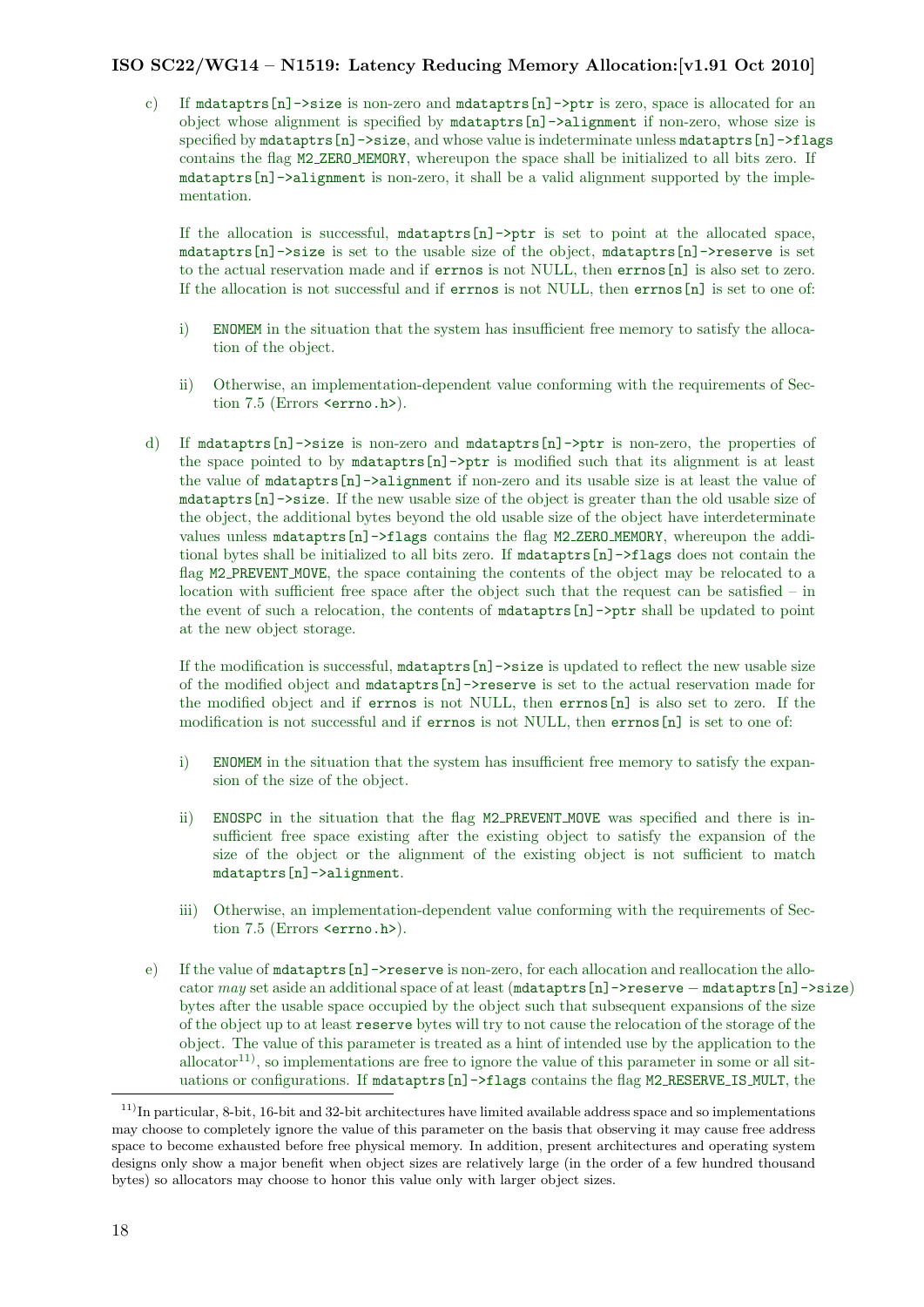value specified by mdataptrs[n]->reserve is multiplied by the value of mdataptrs[n]->size before use.

## Returns

- 4) The batch alloc5 function returns the value of 1 if all operations were completed successfully, otherwise it returns zero.
- 5) The batch alloc5 function sets the value of (\*count) to the number of successful operations executed during the batch operation.

#### <span id="page-16-0"></span>7.22.3.6 The calloc function

#### Synopsis

- 1) #include <stdlib.h> void \*calloc(size\_t nmemb, size\_t size); Description
- 2) The calloc function allocates space for an array of nmemb objects, each of whose size is size. The space is initialized to all bits zero.
- 3) The effects of the calloc function shall be equivalent to:

```
void *calloc{size_t nmemb, size_t size)
{
   void *mem=0;
    size_t count=1, realsize=nmemb*size;
   /* Optional */ if(0==realsize) realsize=1;
   batch_alloc1(NULL, &mem, &count, &realsize, 0, 0, M2_ZERO_MEMORY);
   return count ? mem : NULL;
}
```
#### Returns

4) The calloc function returns either a null pointer or a pointer to the allocated space.

## <span id="page-16-1"></span>7.22.3.7 The free function

## Synopsis

- 1) #include <stdlib.h> void free(void \*ptr); Description
- 2) The free function causes the space pointed to by ptr to be deallocated, that is, made available for further allocation. If ptr is a null pointer, no action occurs. Otherwise, if the argument does not match a pointer earlier returned by a memory management function, or if the space has been deallocated by a call to a memory management function, the behavior is undefined.
- 3) The effects of the free function shall be equivalent to:

```
void free(void *ptr)
{
    size_t count=1;
    batch_alloc1(NULL, &ptr, &count, NULL, NULL, NULL, 0);
}
```
#### Returns

4) The free function returns no value.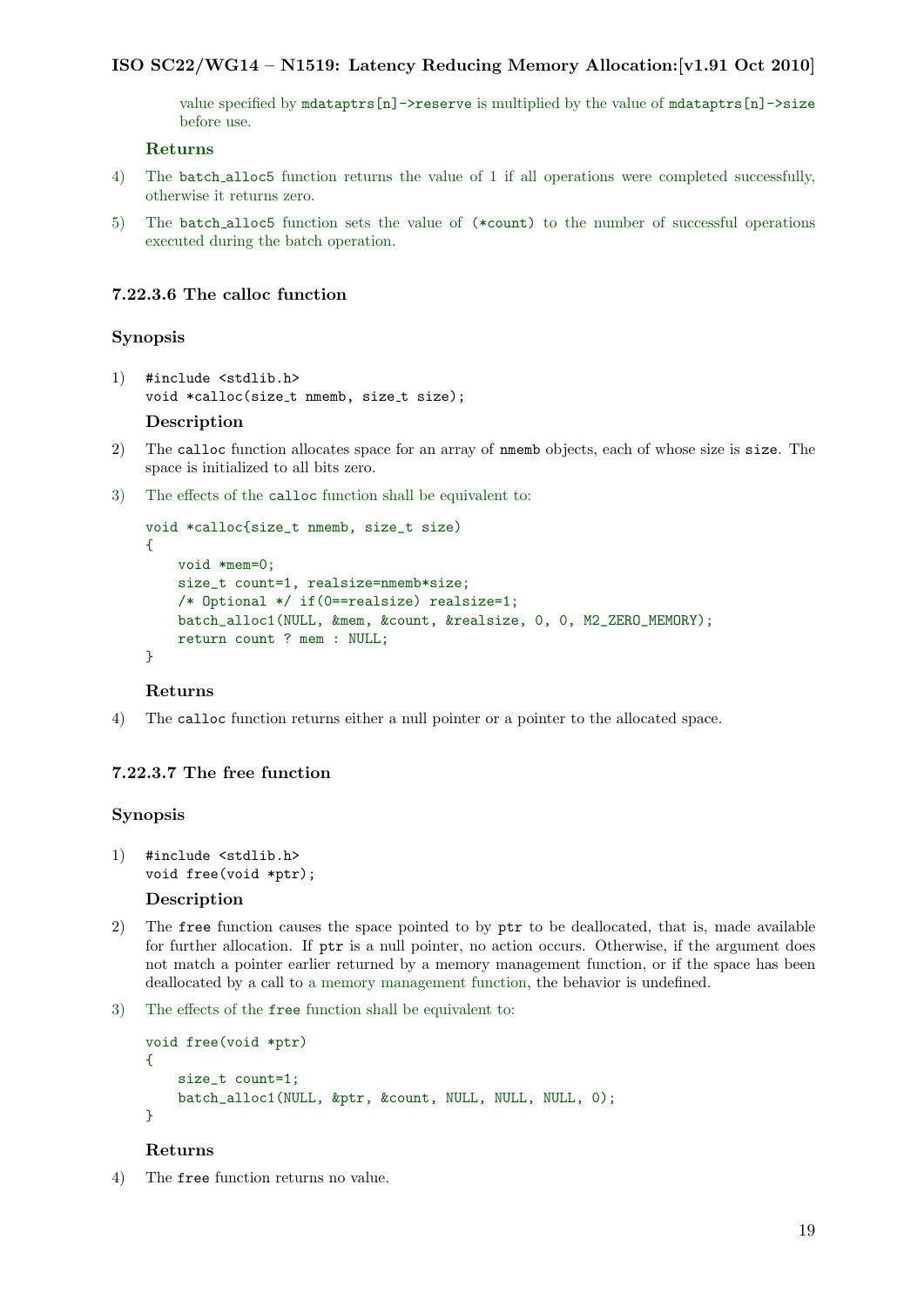## <span id="page-17-0"></span>7.22.3.8 The malloc function

## Synopsis

```
1) #include <stdlib.h>
    void *malloc(size_t size);
```
#### Description

- 2) The malloc function allocates space for an object whose size is specified by size and whose value is indeterminate.
- 3) The effects of the malloc function shall be equivalent to:

```
void *malloc(size_t size)
{
   void *mem=0;
   size_t count=1;
   /* Optional */ if(0==size) size=1;
   batch_alloc1(NULL, &mem, &count, &size, 0, 0, 0);
   return count ? mem : NULL;
}
```
## Returns

4) The malloc function returns either a null pointer or a pointer to the allocated space.

## <span id="page-17-1"></span>7.22.3.9 The malloc usable size function

## Synopsis

1) #include <stdlib.h> size\_t malloc\_usable\_size(void \*ptr);

## Description

2) The malloc usable size function returns how much usable space has been allocated for the object pointed to by ptr (which may be larger than or equal to the size originally requested). If ptr does not match a pointer earlier returned by a memory management function, or if the space has been deallocated by a call to a memory management function, the behavior is undefined.

#### Returns

3) The malloc usable size function returns how much usable space has been allocated for the object pointed to by ptr.

## <span id="page-17-2"></span>7.22.3.10 The realloc function

#### Synopsis

1) #include <stdlib.h> void \*realloc(void \*ptr, size\_t size);

## Description

2) The realloc function deallocates the old object pointed to by ptr and returns a pointer to a new object that has the size specified by size. The contents of the new object shall be the same as that of the old object prior to deallocation, up to the lesser of the new and old sizes. Any bytes in the new object beyond the size of the old object have indeterminate values.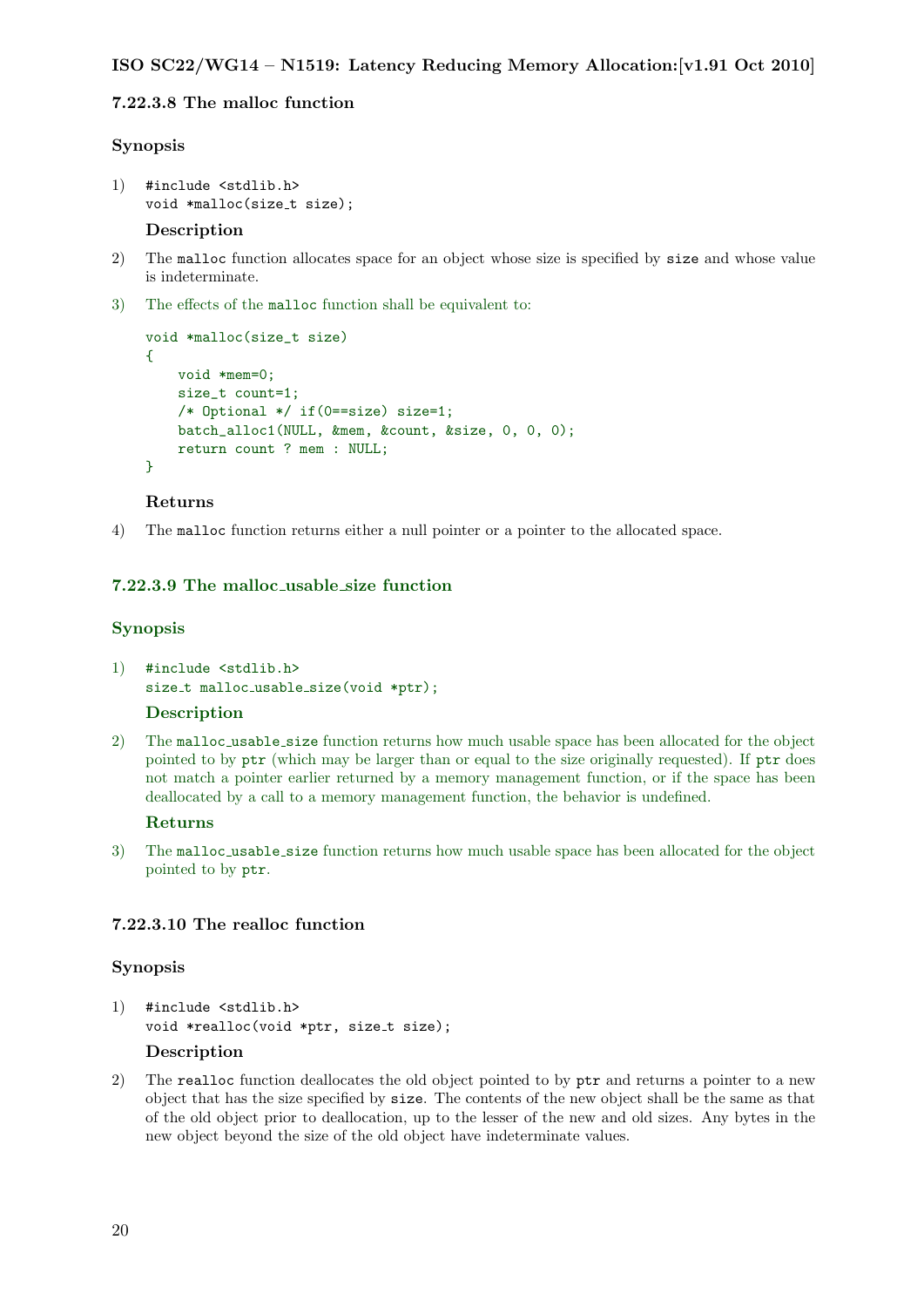- 3) If ptr is a null pointer, the realloc function behaves like the malloc function for the specified size. Otherwise, if ptr does not match a pointer earlier returned by a memory management function, or if the space has been deallocated by a call to a memory management function, the behavior is undefined. If memory for the new object cannot be allocated, the old object is not deallocated and its value is unchanged.
- 4) The effects of the **realloc** function shall be equivalent to<sup>[12\)](#page-18-1)</sup>:

```
void *realloc(void *ptr, size_t size)
{
   size t count=1;
   batch_alloc1(NULL, &ptr, &count, &size, 0, 0, 0);
   return count ? ptr : NULL;
}
```
#### Returns

5) The realloc function returns a pointer to the new object (which may have the same value as a pointer to the old object), or a null pointer if the new object could not be allocated.

## <span id="page-18-0"></span>7.22.3.11 The try\_aligned\_realloc function

#### Synopsis

1) #include <stdlib.h> void \*try\_aligned\_realloc(void \*ptr, size\_t alignment, size\_t size);

#### Description

- 2) The try aligned realloc function tries to modify the properties of the existing object pointed to by ptr such that its alignment is at least that specified by alignment and whose usable size is at least that specified by size. If the properties of the object cannot be modified without relocating it, the object is not modified and a null pointer is returned. Any bytes in the modified object beyond the size of the old object have indeterminate values.
- 3) If ptr is a null pointer, the try aligned realloc function behaves like the aligned malloc function for the specified alignment and size. Otherwise, if ptr does not match a pointer earlier returned by a memory management function, or if the space has been deallocated by a call to a memory management function, the behavior is undefined. If memory for the new object cannot be allocated, the old object is not deallocated and its value is unchanged.
- 4) The effects of the  $try\_aligned$  realloc function shall be equivalent to<sup>[13\)](#page-18-2)</sup>:

```
void *try_aligned_realloc(void *ptr, size_t alignment, size_t size)
{
    size_t count=1;
   batch_alloc1(NULL, &ptr, &count, &size, alignment, 0, M2_PREVENT_MOVE);
   return count ? ptr : NULL;
}
```
#### Returns

5) The try aligned realloc function returns a pointer to the object specified on entry, or a null pointer if the object could not be modified without relocation or there was insufficient free memory available to extend the size of the object.

<span id="page-18-1"></span><sup>12)</sup>An implementation may choose to set a reservation quantity according to a set of heuristics (e.g. a default multiplier) and still be conformant with this standard.

<span id="page-18-2"></span><sup>&</sup>lt;sup>13)</sup>An implementation may choose to set a reservation quantity according to a set of heuristics (e.g. a default multiplier) and still be conformant with this standard.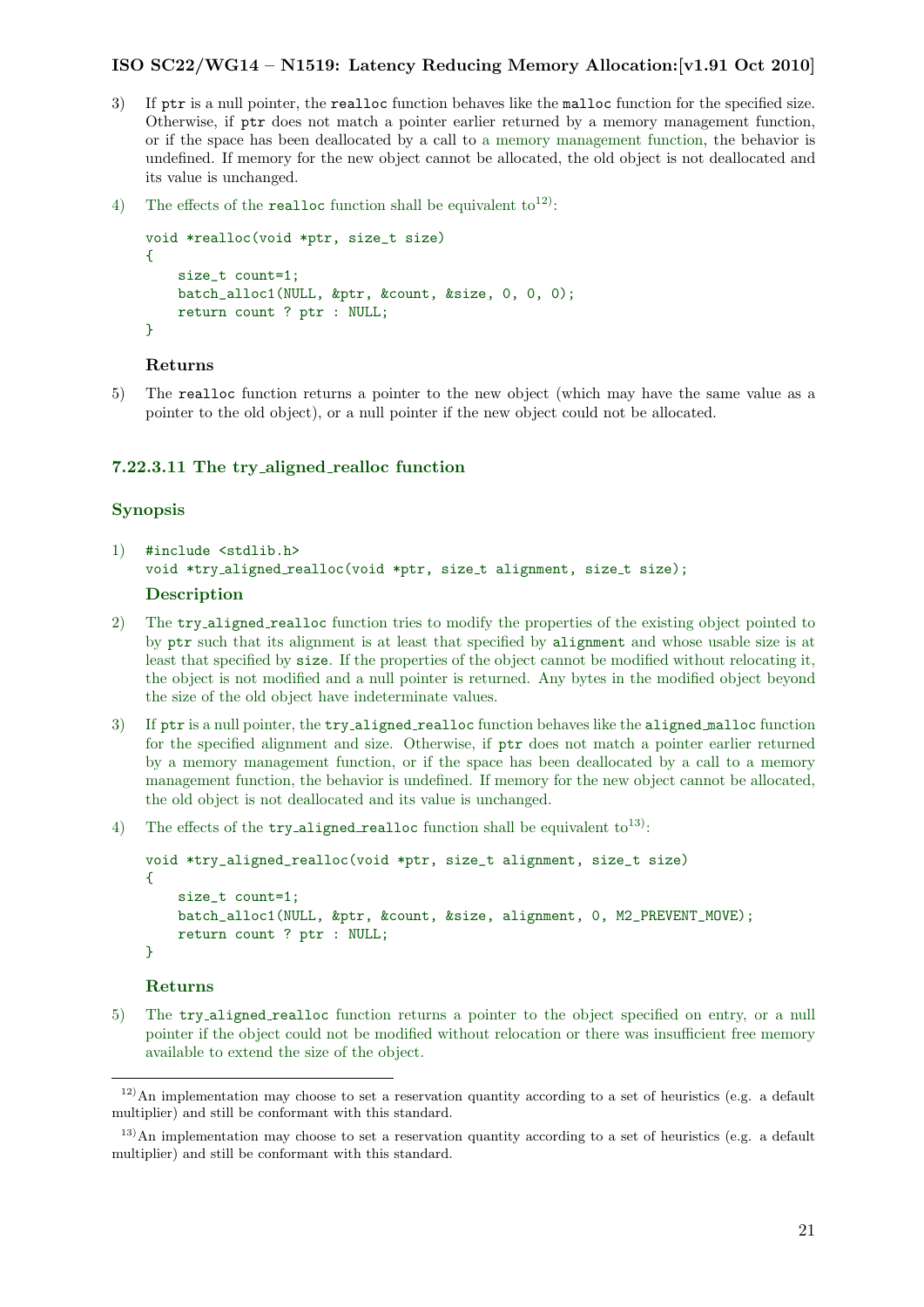## <span id="page-19-0"></span>7.22.3.12 The try\_realloc function

## Synopsis

- 1) #include <stdlib.h> void \*try\_realloc(void \*ptr, size\_t size); **Description**
- 2) The try realloc function tries to modify the properties of the existing object pointed to by ptr such that its usable size is at least that specified by size. If the properties of the object cannot be modified without relocating it, the object is not modified and a null pointer is returned. Any bytes in the modified object beyond the size of the old object have indeterminate values.
- 3) If ptr is a null pointer, the try-realloc function behaves like the malloc function for the specified size. Otherwise, if ptr does not match a pointer earlier returned by a memory management function, or if the space has been deallocated by a call to a memory management function, the behavior is undefined. If memory for the new object cannot be allocated, the old object is not deallocated and its value is unchanged.
- 4) The effects of the  $try\_realloc$  function shall be equivalent to<sup>[14\)](#page-19-2)</sup>:

```
void *try_realloc(void *ptr, size_t size)
{
    size_t count=1;
   batch_alloc1(NULL, &ptr, &count, &size, 0, 0, M2_PREVENT_MOVE);
   return count ? ptr : NULL;
}
```
## Returns

5) The try realloc function returns a pointer to the object specified on entry, or a null pointer if the object could not be modified without relocation or there was insufficient free memory available to extend the size of the object.

## <span id="page-19-1"></span>4 Implementation notes

In order to test the features proposed in this document, a copy of dlmalloc [\[6\]](#page-21-5) was modified to implement this API. dlmalloc is a well known memory allocator with support for the Microsoft Windows "Win32" API and the standard POSIX API as implemented by Unix derived operating systems such as Linux, BSD and Apple Mac OS X among others. The following notes and cost estimates resulted from this work, and you can find it at:

### [git://github.com/ned14/C1X\\_N1519.git](git://github.com/ned14/C1X_N1519.git)

Firstly, it is strongly suggested that for 32-bit architectures that requests for address space reservation are ignored once the amount of free address space available drops below a certain threshold. For 16-bit or less architectures, it is suggested that implementors consider whether to always ignore requests for address space reservation – the API has been designed to work in either situation, though without reservation the expansion of an allocation would typically require relocation and its consequent memory copy.

Secondly, the additional logic required to implement address space reservation for blocks smaller than a few hundred kilobytes isn't currently worth the gains made by avoiding unnecessary memory copies on current microprocessor designs and current operating system designs. In my testing, the point at which the allocator hands off allocation to the kernel VM system is about the point when avoiding memory copies becomes worth the extra logic. I would therefore suggest that address space reservation only be

<span id="page-19-2"></span><sup>14)</sup>An implementation may choose to set a reservation quantity according to a set of heuristics (e.g. a default multiplier) and still be conformant with this standard.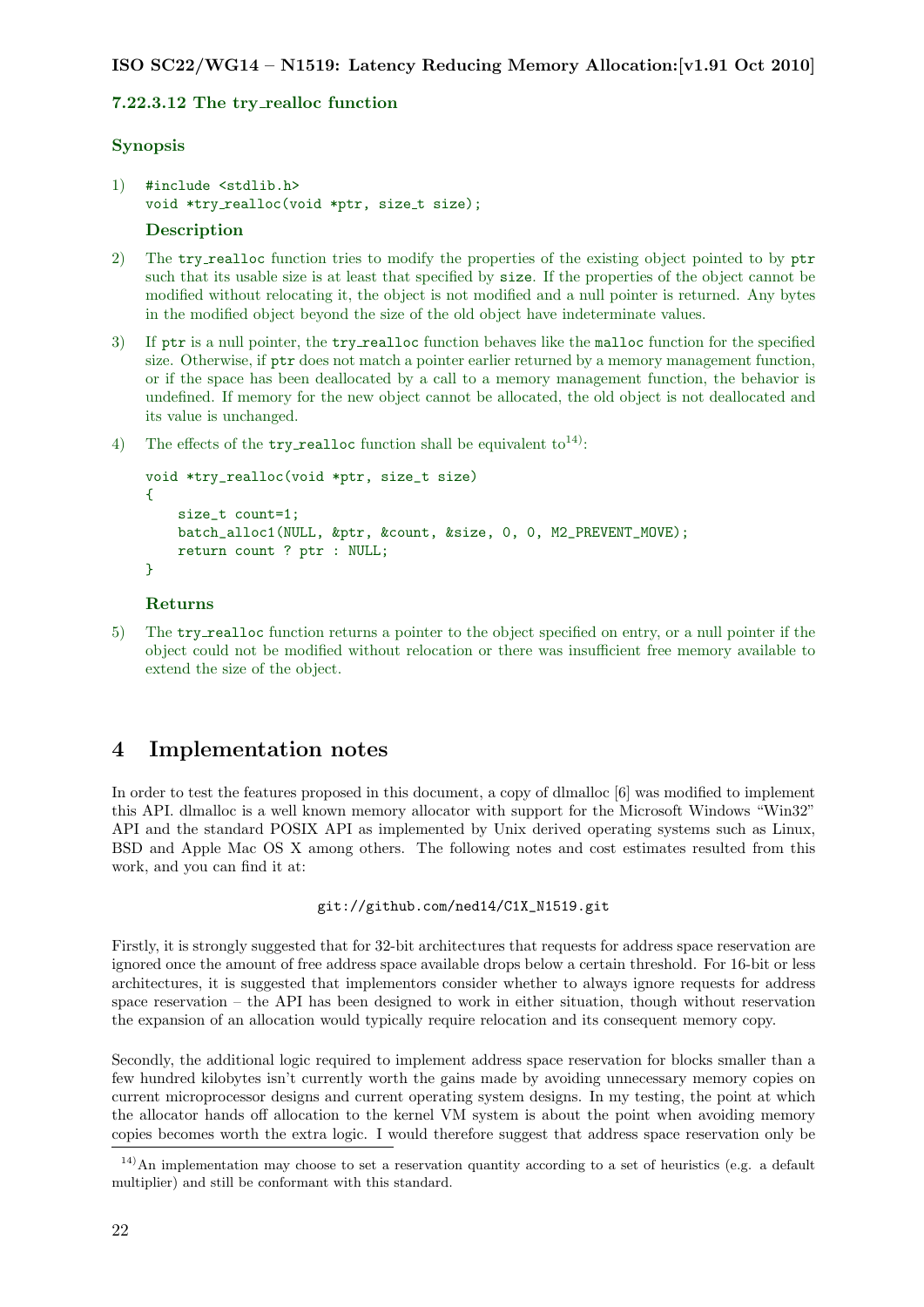implemented when the block is sufficiently large (typically 128Kb-256Kb on most systems) to use the kernel VM functions directly. Hence, the remainder of these notes consider that situation exclusively.

For Win32, the VirtualAlloc function permits explicit address space reservation using the MEM RESERVE flag. Once reserved, individual zero-initialized 4Kb pages within the reserved region can be committed and decommitted at will using the VirtualAlloc(MEM COMMIT) and VirtualFree(MEM DECOMMIT) functions though actual page commital is delayed until first access. The contents of a page can also be thrown away without recommitting the page using VirtualAlloc(MEM RESET) – it is suggested to implementors that reductions in large allocations with reservations simply reset the newly freed pages rather than decommitting them in order to avoid unnecessary page clearing (i.e. filling the page with zeros) if the allocation is later expanded once again, but to offer an option to force decommittal in order to help trap out of range memory accesses.

For POSIX, the situation is somewhat different because here one must commit the region being reserved first, and then decommit and/or mprotect what you don't need. By default, the POSIX mmap function will only commit memory pages if there is sufficient free space available in the swap file – unless the non-POSIX flag MAP NORESERVE is supported by the system (which is the case for all recent versions of major Unix implementations) which if specified bypasses the reservation of the space in the swap file and therefore enabling proper address space reservation. As is the case with Microsoft Windows, actual page commital is delayed until first access, and memory pages can be decommitted using the POSIX function madvise(MADV DONTNEED) (though note that this is an extremely slow call on some implementations). Many implementations (e.g. BSD and its derivatives) provide the non-POSIX flag MADV FREE for use with madvise which allows the contents of pages to be thrown away rather than decommitted – again, as with MEM RESET in Microsoft Windows, this facility can be used to avoid unnecessary page clearing. Lastly, some implementations also provide the non-POSIX function mremap which allows the fast relocation of the contents of an allocation from one place to another.

## <span id="page-20-0"></span>Estimated implementation costs

dlmalloc is a simple allocator by modern standards – though this simplicity of implementation gives it surprising speed in single-threaded operation. It consists of a smallbin allocator which is a simple two's power best fit allocator for blocks less than 256 bytes, a largebin allocator which uses a bitwise trie index of free spaces for blocks between 256 bytes and 256Kb and the mmap allocator which uses mmap or VirtualAlloc directly. dlmalloc operates a simple global spinlock around its code, and so use by multiple threads is serialized. Because of this, while OpenMP can do wonders for the performance of the batch operators, it made no sense for dlmalloc and so OpenMP support was not added.

Modifying dlmalloc to support the proposed API was particularly trivial as it already supports fast batch allocation via its proprietary independent comalloc API, so where the flag M2 BATCH IS ALL ALLOC is set it uses independent comalloc. independent comalloc works by finding a free region large enough to hold all the new allocations, and then writing in all the appropriate headers and footers for each of the allocations – thus avoiding a search of the free space lists per new allocation, and therefore executing the batch operation very considerably faster. Where the flag M2 CONSTANT TIME is set it simply skips the free segment scan for coalescing opportunities which is by default run every 4096 free operations. Past these, the single-threaded design of dlmalloc didn't really allow much more optimization.

The total time taken for this modification was 15 man hours including testing on Linux, Apple Mac OS X and Microsoft Windows. Other, more complex allocators would no doubt take somewhat longer, but I doubt that it would be significantly more so. Despite the apparent complexity of this proposal on paper, its implementation is very easy because almost everything it needs is already present, but currently publicly unexposed, in any allocator implementation. Also, each of the APIs can be implemented by a single piece of source code which the compiler optimizes out the bits which aren't needed for that particular instantiation.